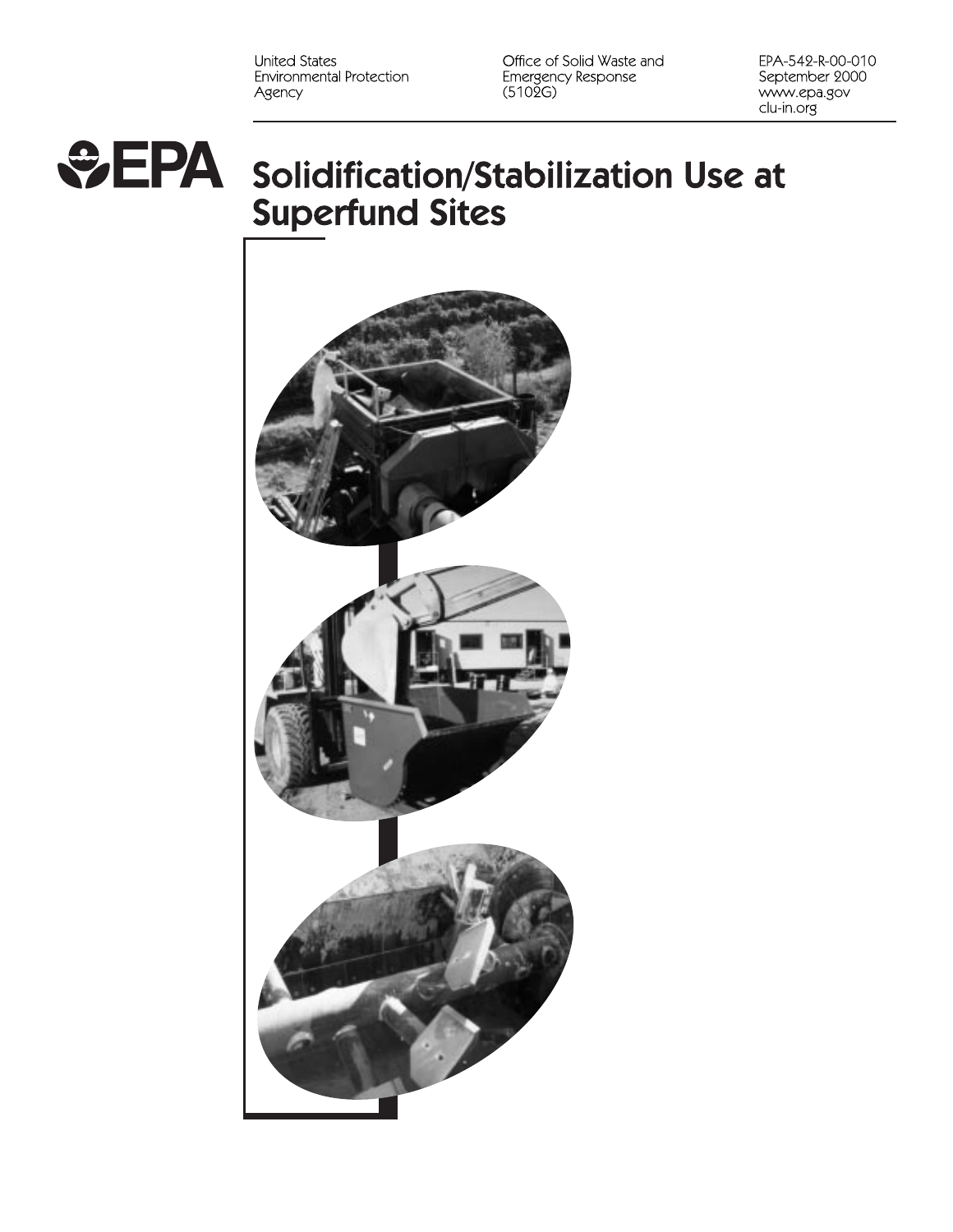#### Notice and Disclaimer

This document was prepared by the U.S. Environmental Protection Agency's Technology Innovation Office under EPA Contract Number 68-W-99-003. Mention of trade names or commercial products does not constitute endorsement or recommendation for use. For more information about this project, please contact: Carl Ma, U.S. Environmental Protection Agency, Technology Innovation Office, Ariel Rios Building, 1200 Pennsylvania Avenue, N.W. (MS 5102G), Washington, D.C., 20460; (703) 603-9903, e-mail: ma.carl@epa.gov.

This document may be obtained from EPA's web site at *www.epa.gov/tio/*, or at *clu-in.org*. A limited number of hard copies of this document are available free of charge by mail from EPA's National Service Center for Environmental Publications, at the following address (please allow 4 to 6 weeks for delivery):

U.S. EPA/National Service Center for Environmental Publications P.O. Box 42419 Cincinnati, OH 45242 Phone: (513) 489-8190 or (800) 490-9198 Fax: (513) 489-8695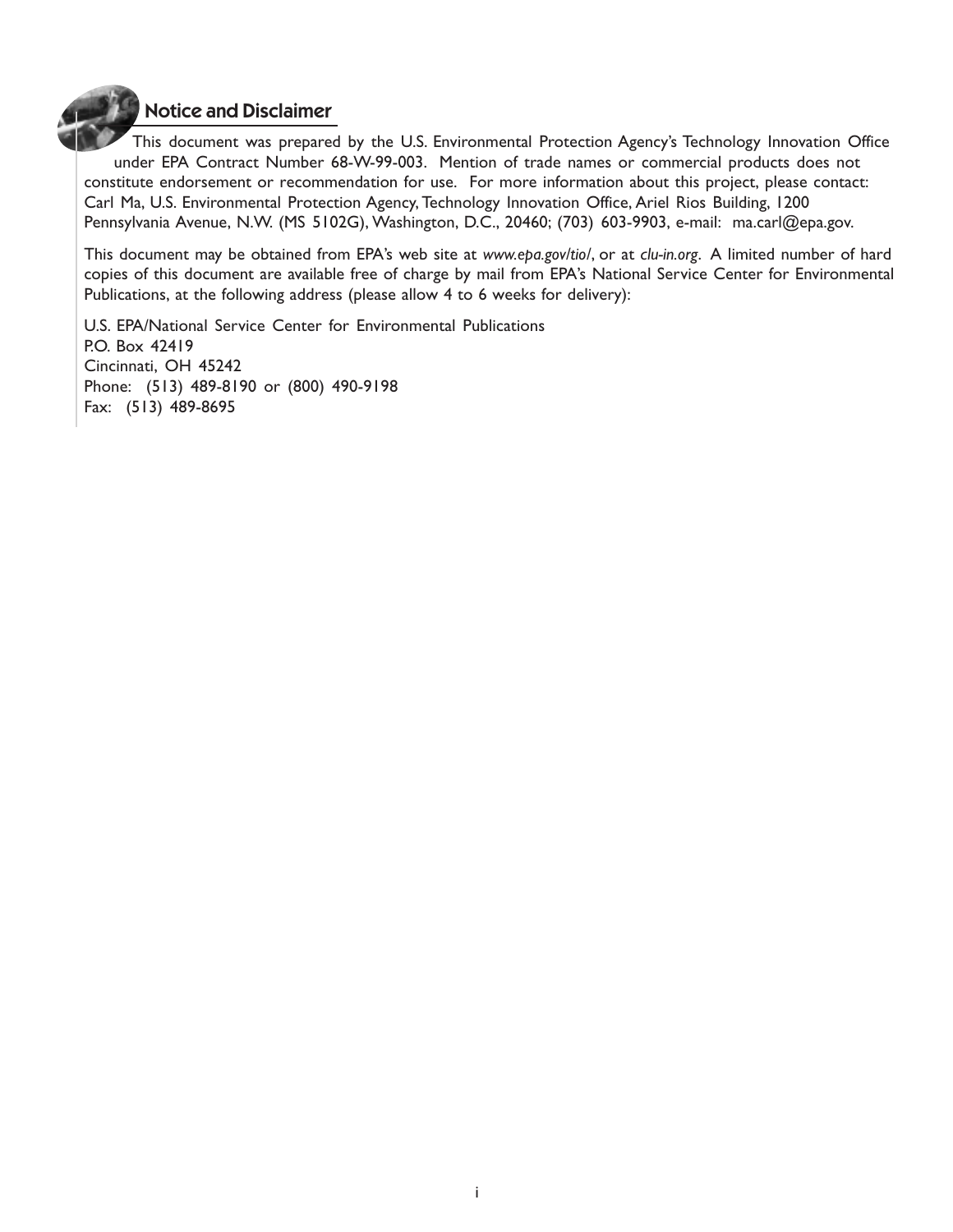# Summary

Solidification/stabilization (S/S) is an established technology that has been used for almost 20 years to treat a variety of wastes at Superfund remedial sites throughout the country. Historically, S/S has been one of the top five source control treatment technologies used at Superfund remedial sites. To provide interested stakeholders such as project managers, technology service providers, consulting engineers, site owners, and the general public with the most recent information about S/S applications at Superfund sites, as well as information about trends in use, specific types of applications, and cost, the U.S. Environmental Protection Agency (EPA) performed a review and analysis of S/S applications and prepared this summary.

Highlights of S/S use at Superfund remedial sites include:

- **Trends in Use** S/S is one of the top five source control treatment technologies used at Superfund remedial sites, having been used at more than 160 sites since FY 1982. The frequency with which S/S was selected as a remedy increased during the late 1980s and early 1990s, reaching a peak in FY 1992, and then generally decreasing through FY 1998.
- **Project Status** Many of the S/S projects (62 percent) have been completed, with an estimated 21 percent in the predesign/design stage. Overall, completed S/S projects represent 30 percent of all completed projects in which treatment technologies have been used for source control. In addition, the average operational time for S/S projects was 1.1 months, which is shorter than other technologies such as soil vapor extraction, land treatment, and composting.
- **Types of Applications**A majority of S/S projects at Superfund remedial sites are *ex situ* applications where inorganic binders and additives were used to treat metal-containing waste. Organic binders were used for specialized waste such as radioactive wastes and those containing specific hazardous organic compounds. S/S was used to treat wastes containing only organics for a small number (6 percent) of the projects.
- **Performance** Most performance testing for S/S waste products is conducted after curing is completed, and only limited data are available on long-term performance of S/S at Superfund remedial sites. Available performance data for metals for these projects showed that S/S met the established performance goals. Only limited data were available on organics; however, S/S met the established performance goals for several projects.
- **Cost** Information about the cost of using S/S to treat wastes at Superfund remedial sites was available for 29 completed projects. The total cost ranged from \$75,000 to \$16 million. The average cost per cubic yard for these S/S projects was \$264, including two projects with relatively high costs (approximately \$1,200 per cubic yard each). Excluding those two projects, the average cost per cubic yard for S/S was \$194.

Sources of information about S/S used for this summary included Superfund Records of Decision (RODs), ROD amendments, and Explanations of Significant Differences (ESDs) issued by EPA through FY 1998; data and analyses contained in EPA's *Treatment Technologies for Site Cleanup: Annual Status Report* (*ninth edition*) (ASR); information being collected for the tenth edition of the ASR, expected to be published later this year; and EPA's REmediation And CHaracterization Innovative Technologies (EPA REACH IT) system.



#### What is Solidification/Stabilization

The term "solidification/stabilization" refers to a general category of processes that are used to treat a wide variety of wastes, including solids and liquids. Solidification and stabilization are each distinct technologies, as described below (EPA, 1997, Portland Cement Association 1991):

**• Solidification** - refers to processes that encapsulate a waste to form a solid material and to restrict contaminant migration by decreasing the surface area exposed to leaching and/or by coating the waste with low-permeability materials. Solidification can be accomplished by a chemical reaction between a waste and binding (solidifying) reagents or by mechanical processes. Solidification of fine waste particles is referred to as microencapsulation, while solidification of a large block or container of waste is referred to as macroencapsulation.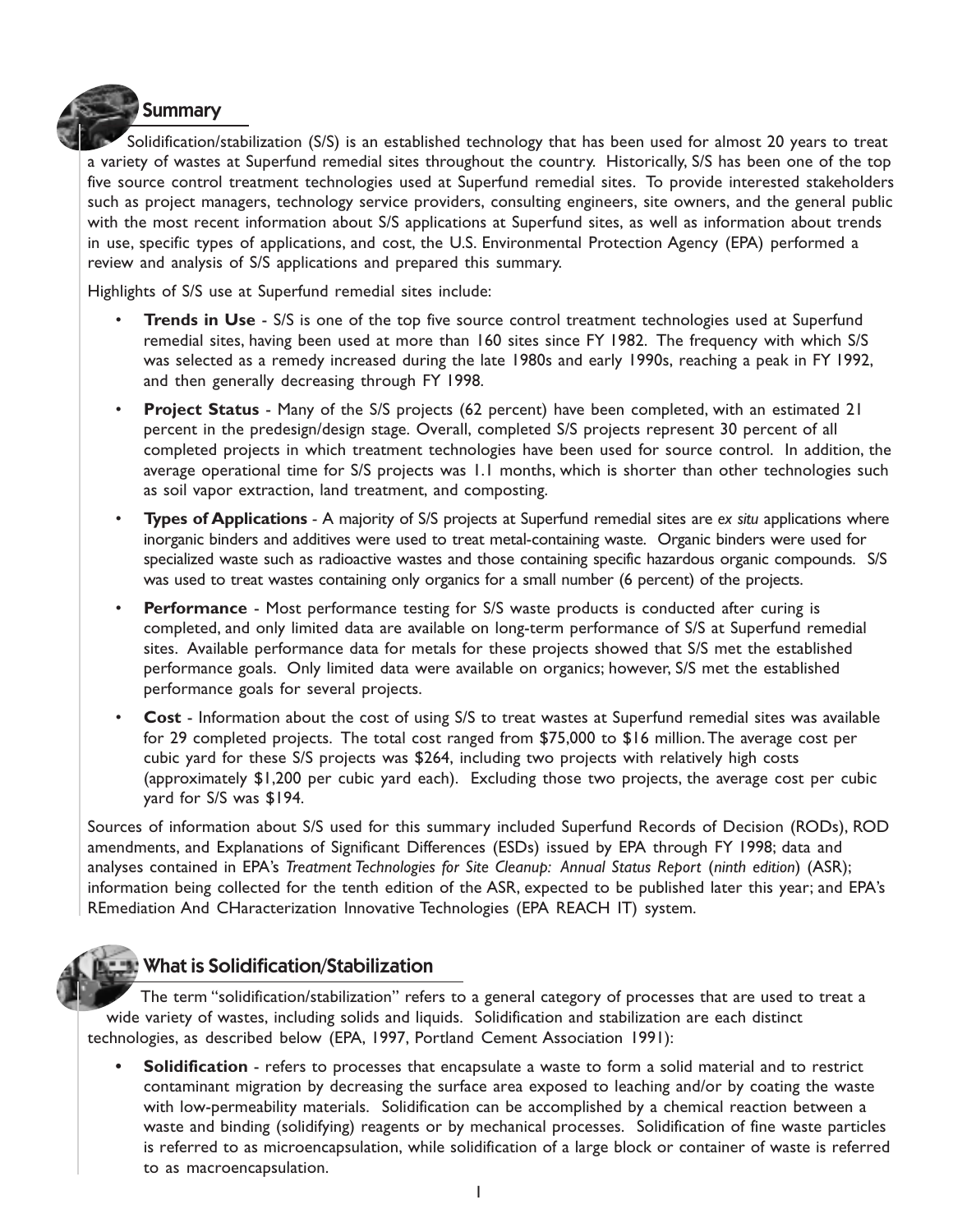**• Stabilization** - refers to processes that involve chemical reactions that reduce the leachability of a waste. Stabilization chemically immobilizes hazardous materials or reduces their solubility through a chemical reaction. The physical nature of the waste may or may not be changed by this process.

For S/S applications at Superfund sites, the regulatory definition of stabilization under the Resource Conservation and Recovery Act (RCRA) may be relevant to a project. Under the Land Disposal Restrictions (LDR) program (40 CFR part 268), stabilization is the required treatment standard for certain types of waste. In addition, stabilization may be used to render a RCRA hazardous waste (defined under 40 CFR part 260) non-hazardous prior to disposal. RCRA defines stabilization (40 CFR 268.42) as "[a process that] involves the use of the following reagents (or waste reagents): (1) Portland cement; or (2) lime/pozzolans (e.g., fly ash and cement kiln dust) - this does not preclude the addition of reagents (e.g., iron salts, silicates, and clays) designed to enhance the set/cure time and/or compressive strength, or to overall reduce the leachability of the metal or inorganic."

In addition, S/S processes can involve the use of very high temperatures (usually greater than 1,500  $^{\circ}$ F) to vitrify wastes, forming glass-like waste products. However, these S/S processes are not addressed in this summary.

## Use of S/S at Superfund Sites

Recent information about the use of S/S at Superfund remedial sites indicates that S/S has been used at 167 sites since FY 1982. Exhibit 1 shows the number of projects by status for the following stages predesign/design, design completed/being installed, operational, and completed. Data are shown for *in situ* and *ex situ* S/S projects. In addition, information about all source control technologies is provided. With respect to S/S projects, the majority of both *in situ* and *ex situ* projects (62 percent) are completed, followed by projects in the predesign/design stage (21 percent). Overall, completed S/S projects represent 30 percent of all completed Superfund projects in which treatment technologies have been used for source control. (Appendix A contains summary information, where available, for these S/S projects).

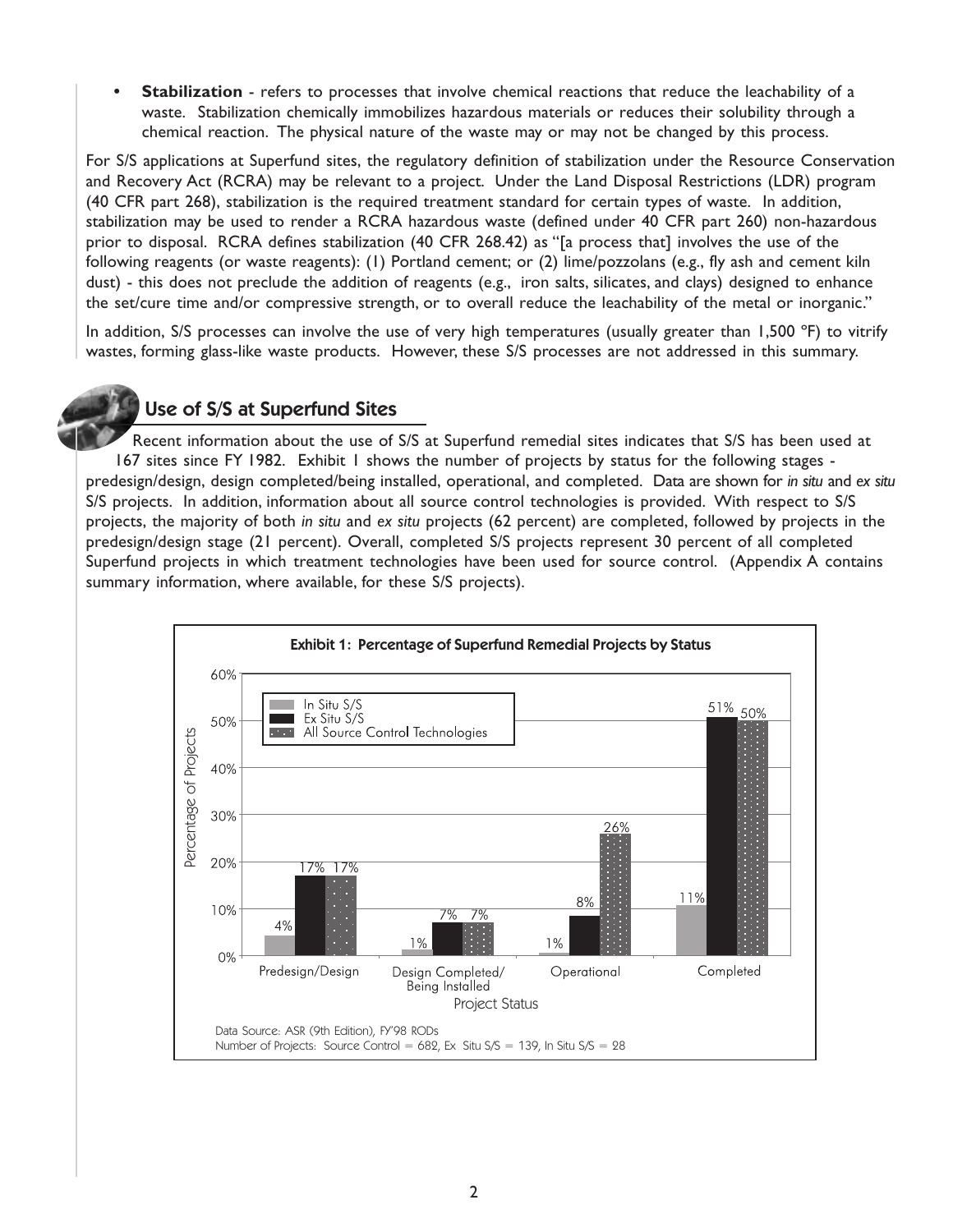

#### Remedy Selection Trends

Exhibit 2 shows the top five source control treatment technologies used at Superfund remedial sites from FY 1982 through FY 1998. Cumulatively, S/S projects are the second most common type of source control treatment technology implemented at these sites, representing 24 percent of all source control treatment technology projects. Soil vapor extraction (SVE) is the most common technology implemented, representing 28 percent of all source control treatment technology projects.

Exhibit 3 shows the trend in selection of S/S as a remedy at Superfund remedial sites between FY 1982 and FY 1998 and compares the selection of S/S remedies with all other treatment technologies. The frequency with which S/S was selected as a remedy increased during the late 1980s and early 1990s, reaching a peak in FY 1992, and then generally decreasing through FY 1998. The trend in S/S remedy selection during this time frame is similar to that for all source control treatment technologies.

## **Remedy Changes**

#### Exhibit 2: Top 5 Source Control Treatment Technologies Used at Superfund Remedial Sites

| Soil Vapor Extraction          | 98% |  |  |  |  |  |  |  |
|--------------------------------|-----|--|--|--|--|--|--|--|
| Solidification/Stabilization   | 94% |  |  |  |  |  |  |  |
| 13%<br>Incineration (off-site) |     |  |  |  |  |  |  |  |
| <b>Bioremediation</b>          | 11% |  |  |  |  |  |  |  |
| Thermal Desorption             | 9%  |  |  |  |  |  |  |  |
|                                |     |  |  |  |  |  |  |  |





Exhibit 4 compares the number of RODs in which S/S was selected with the actual number of S/S projects implemented each year from FY 1982 through FY 1998. The differences between the number of RODs where S/S was selected as the remedy and the number of S/S projects implemented reflects changes in the remedies that occurred during the remedial process. Between FY 1982 and FY 1987 and between FY 1994 and FY 1998, the number of S/S remedies implemented is close to the number of S/S remedies selected in RODs. From FY 1988 through FY 1993, there is a larger gap between the number of S/S remedies selected and the number implemented. As shown in Exhibit 3, this time frame corresponds to the fiscal years in which S/S was most frequently selected as a remedy.

Exhibit 5 shows the remedies that were selected to replace S/S. Off-site disposal was the most frequently selected (27 percent) remedy, followed by on-site containment (15 percent).

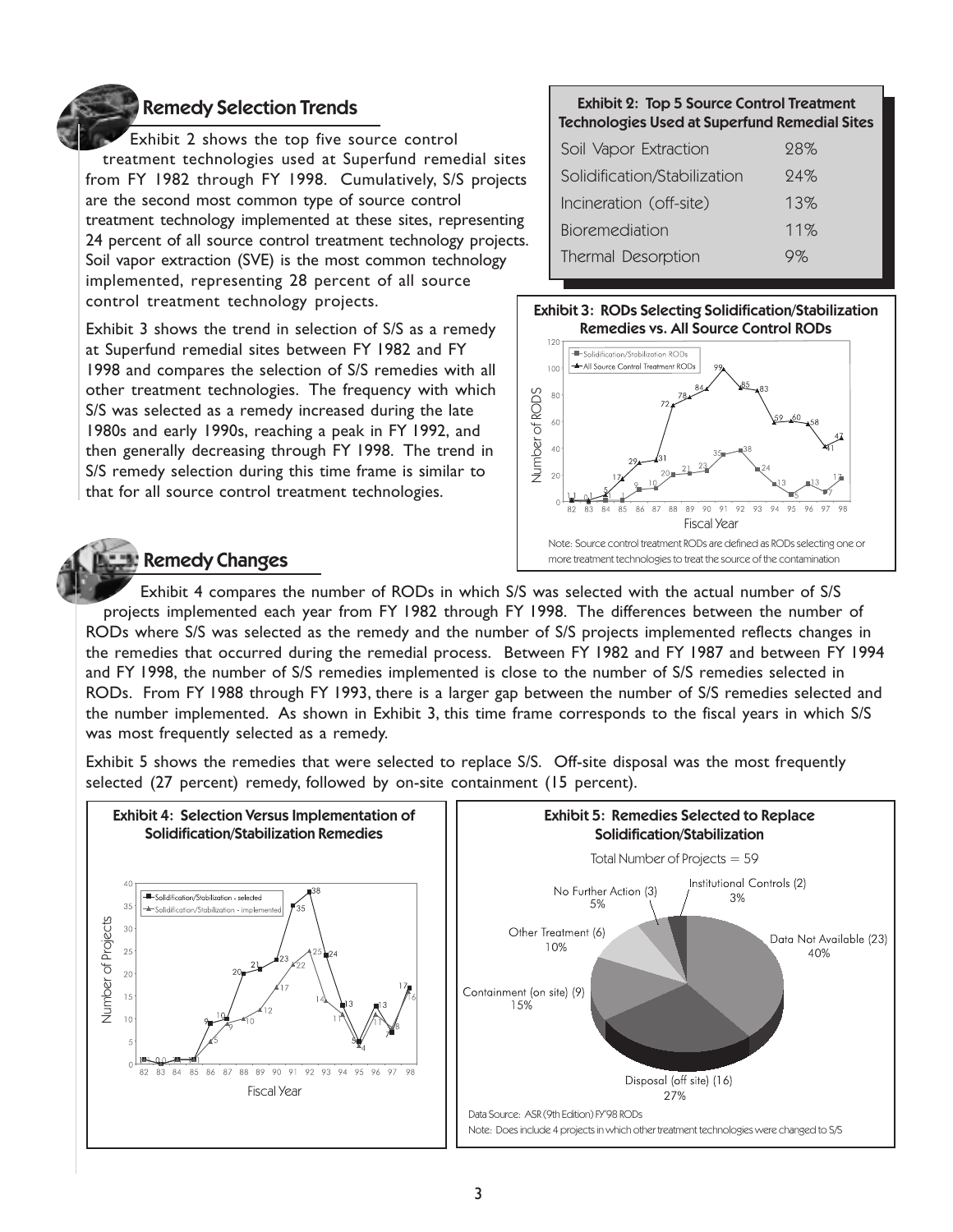Reasons cited by project managers for replacing S/S as a remedy are presented in Exhibit 6.

#### Exhibit 6: Reasons Cited by Project Managers for Replacing S/S as the Remedy

- (1) The estimated volume of contaminated material had decreased such that S/S was no longer cost effective
- (2) S/S could not meet the required treatment standards for the waste at the site
- (3) The cost of S/S was too high
- (4) S/S had originally been selected to treat residuals from other treatment technologies at the site. When little or no residuals were generated, S/S was no longer necessary
- (5) The community expressed concerns about on-site treatment of wastes
- (6) There were problems implementing S/S
- (7) S/S could not significantly reduce the mobility of a specific waste



## Specific Types of S/S Applications

Exhibit 7 shows a breakdown of the S/S projects by type of application which include *ex situ* solidification/ stabilization, *in situ* solidification/stabilization, *ex situ* stabilization only, and *in situ* stabilization only. A specific type of S/S application was identified for 88 percent of the projects. Solidification/stabilization (*in situ* and *ex situ*) represents 63 percent of the S/S projects compared to 15 percent for stabilization only (*in situ* and *ex situ*).

Exhibit 8 shows the types of binder materials used for S/S projects at Superfund remedial sites, including inorganic binders, organic binders, and combination organic and inorganic binders. Many of the binders used include one or more proprietary additives. Examples of inorganic binders include cement, fly ash, lime, soluble silicates, and sulfur-based binders, while organic binders include asphalt, epoxide, polyesters, and polyethylene. More than 90 percent of the S/S projects used inorganic binders. In general, inorganic binders are less expensive and easier to use than organic binders. Organic binders are generally used to solidify radioactive wastes or specific hazardous organic compounds.

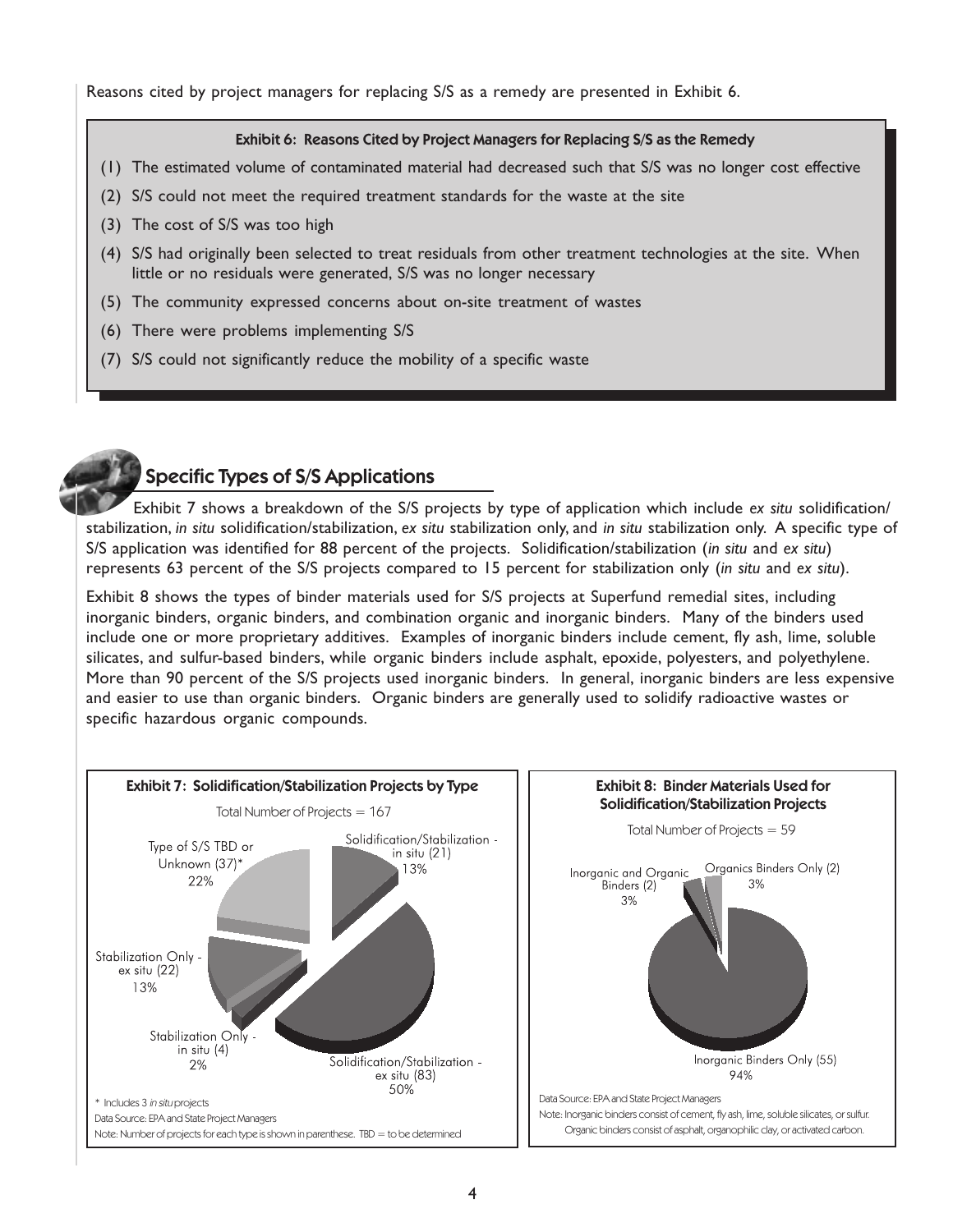Exhibit 9 summarizes the specific types of binders and reagents used in S/S projects at Superfund remedial sites. Cement is the most common binder (47 projects), followed by proprietary additives (22 projects), and phosphate (14 projects).

Exhibit 10 shows the types of contaminant groups and combination of contaminant groups treated by S/S at Superfund remedial sites. S/S was used to treat metals only in 56 percent of the projects, and used to treat metals alone or in combination with organics or radioactive metals at approximately 90 percent of the sites. S/S was used to treat organics only at 6 percent of the sites.

Exhibit 11 provides a further breakdown of the metals treated by S/S at Superfund remedial sites. The top five metals treated by S/S are lead, chromium, arsenic, cadmium, and copper.

#### Exhibit 9: Binders and Reagents Used for S/S Projects

| Binder or Reagent    | Number of Projects* |
|----------------------|---------------------|
| Cement               | 47                  |
| Proprietary reagents | 22                  |
| Phosphate            | 14                  |
| pH controls          | 19                  |
| Fly ash              | 10                  |
| Lime                 | 1 <sub>0</sub>      |
| Sulfur               |                     |
| Asphalt              |                     |

Other organics used include granular activated carbon and organophilic clay.

A project may use more than one binder or reagent



Exhibit 12 shows the types of sites treated by S/S projects. Waste management/disposal areas, organic chemical manufacturing, petroleum refining, and metal ore mining, smelting and recycling facilities were the most common site types addressed by S/S.



Data on completed S/S projects were analyzed to determine the average operational time for S/S projects compared to other technologies. For this analysis, operational time was defined as the period from when operations began (following design and installation) to the time the project was determined to have been completed by the project manager. Assuming treatment of 1,000 cubic yards of waste, the average operational time for S/S projects was 1.1 months. For the same volume of waste, the average operational time was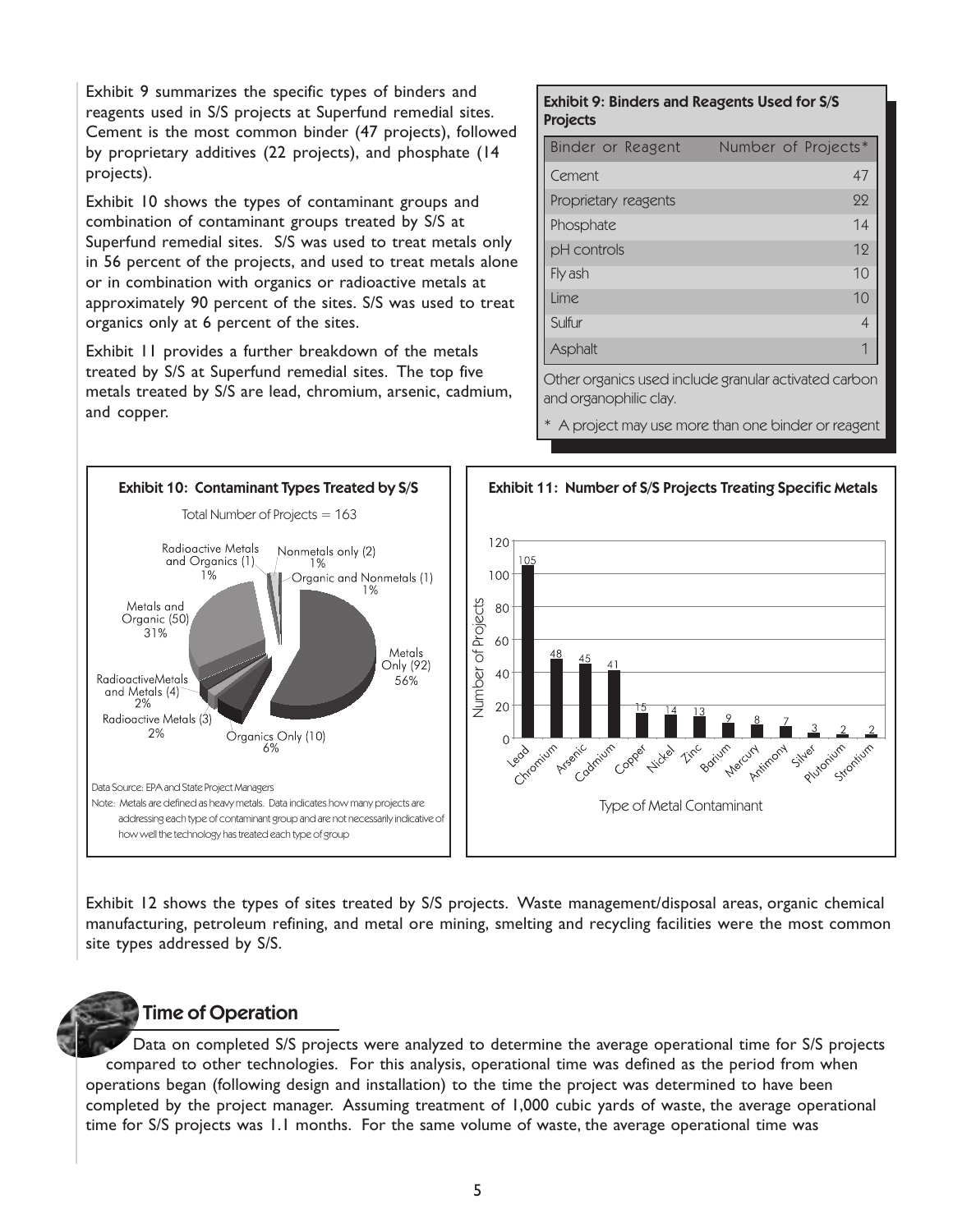

approximately 0.75 months for thermal desorption, 1 month for incineration (on site), 2.5 months for soil vapor extraction, 3 months for land treatment, 3.8 months for composting, and 5.8 months for soil washing.

## Post Cure Testing and Performancee

The performance of S/S at Superfund remedial sites often is measured after the solidified material has cured. As shown in Exhibit 13, post cure testing was performed for 67 percent of the S/S projects. Exhibit 14 lists the types of post cure tests used for S/S projects, which include; (1) physical tests - to provide information about the physical characteristics of the treated waste, such as its moisture content or strength; and (2) chemical tests - to measure the potential of a stabilized waste to release contaminants to the environment; to define the composition of the waste and assess the performance of the binder. The most common post cure tests used were the toxicity characteristic leaching procedure (TCLP) test and the unconfined compressive strength (UCS) test.

Available performance data for treatment of metals by S/S from completed projects indicated that

concentrations of metals before treatment typically ranged from 50 mg/kg to 70,000 mg/kg, with concentrations as high as 424,000 mg/kg for lead and 170,000 mg/kg for cadmium. In general, post-treatment concentrations of metals met the RCRA TCLP standards.

Performance data for completed S/S projects where organics had been treated were limited. Typical organics treated by S/S at Superfund sites included trichloroethene, benzene, methylene

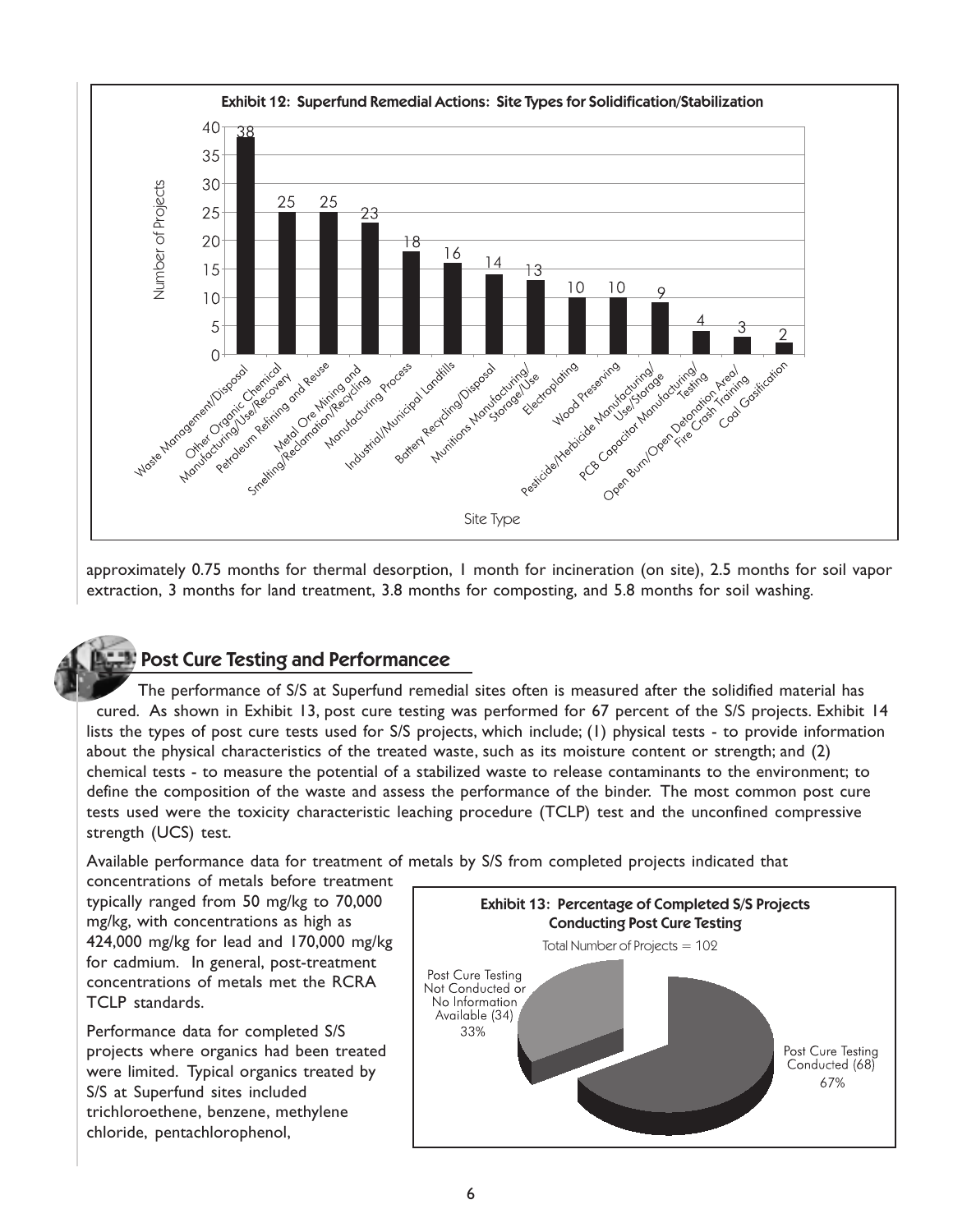

polycyclicaromatic hydrocarbons, pesticides (dieldrin, endrin, isodrin, and aldrin), and polychlorinated biphenyls (PCBs). Concentrations of contaminants before treatment typcially ranged from about 100 mg/kg to 1,100 mg/kg (PCBs).

While only limited post-treatment performance data were available for organic wastes, the data indicated that S/S met the established performance goals for several projects. For example, at the American Creosote, a wood preserving site in Tennessee, soils were contaminated with wood preserving compounds such as pentachlorophenol, benzo(a)pyrene, dibenz(a,h) anthracene, and dioxin. As shown in Exhibit 15, S/S met the cleanup goals for each of these constituents.

#### Exhibit 15: S/S Performance at American Creosote, TN

| Contaminant                                                                                    | Cleanup Goal*    | Result |  |  |  |  |  |  |  |
|------------------------------------------------------------------------------------------------|------------------|--------|--|--|--|--|--|--|--|
| Pentachlorophenol                                                                              | $<$ 200 $\mu$ g/ | Passed |  |  |  |  |  |  |  |
| Benzo(a)pyrene                                                                                 | $<$ 10 $\mu$ g/l | Passed |  |  |  |  |  |  |  |
| Dibenz(a,h) anthracene                                                                         | $<$ 4.4 $\mu$ g/ | Passed |  |  |  |  |  |  |  |
| <b>Dioxin</b>                                                                                  | $<$ 30 ppg**     | Passed |  |  |  |  |  |  |  |
| $\ast$<br>Results reported as concentration of SPLP extract<br>$*$ ppq = parts per quintillion |                  |        |  |  |  |  |  |  |  |

Limited data are available on long-term performance of S/S at Superfund sites. The long-term environment and conditions to which the solidified waste is exposed can affect the stability of the treated waste. For example, studies (Klich *et al*) have shown that cement-based stabilized wastes are vulnerable to the same physical and chemical degradation processes as concrete and other cement-based materials (that is, have the potential to disintegrate over a period of 50 to 100 years).

## Cost Data

Information about the cost of using S/S to treat wastes at Superfund remedial sites was available for 29 completed projects. Total costs for S/S projects ranged from \$75,000 to \$16 million including the cost of excavation (if *ex situ*), treatment, and disposal (if *ex situ*). The cost per cubic yard treated ranged from \$8 to approximately \$1,200 per cubic yard. The average cost per cubic yard for these projects was \$264, including two projects with relatively high costs (approximately \$1,200 per cubic yard). Excluding those two projects, the average cost per cubic yard was \$194.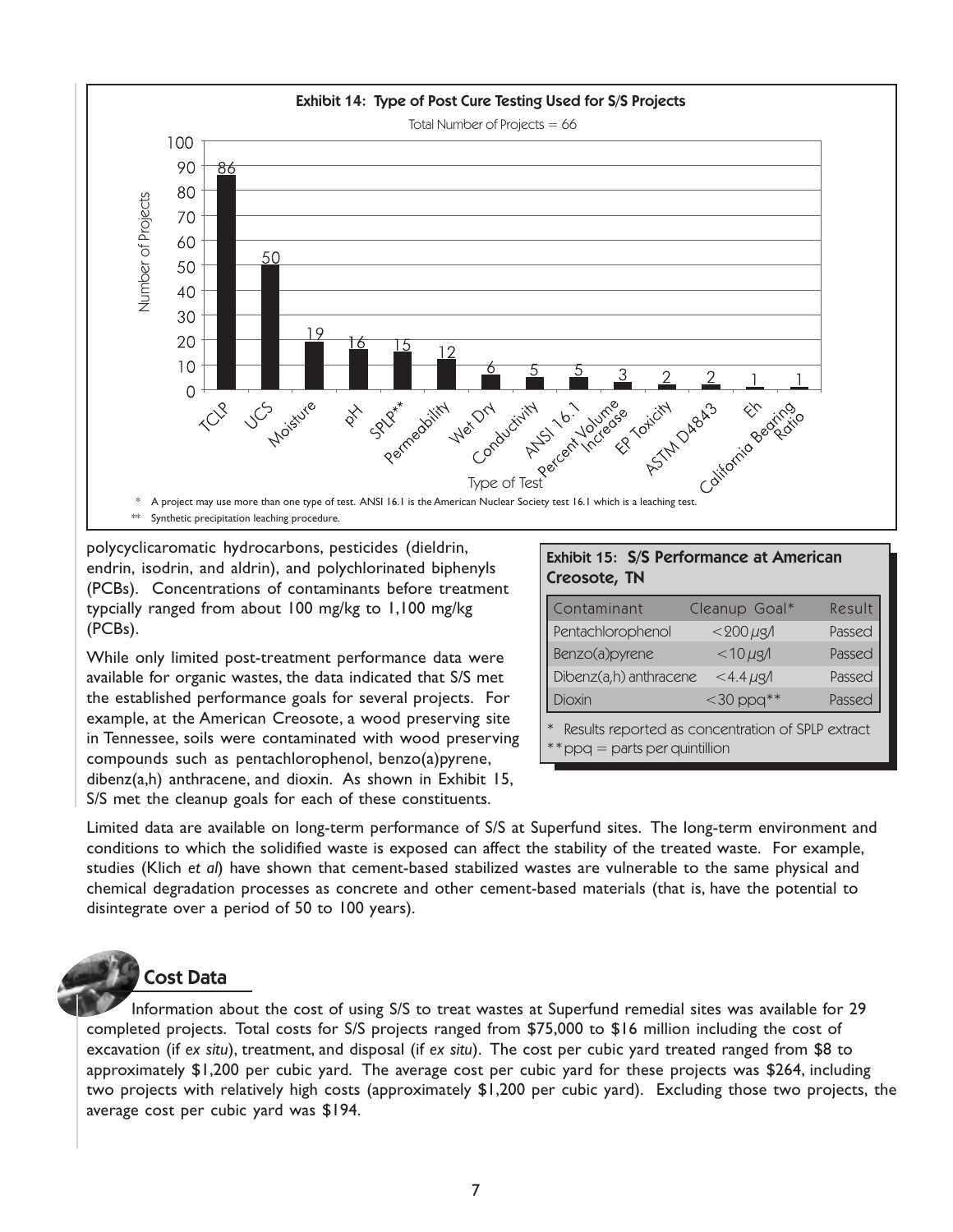### Disposal/Long Term Management Options

The waste forms produced by *ex situ* S/S processes are either disposed of off-site or disposed of on-site (with or without capping). The waste products of *in situ* S/S processes are left in place at the site (i.e., disposed of on-site) with or without capping. For completed S/S projects at Superfund remedial sites, on-site disposal of waste forms produced by *ex situ* processes and capping were used for the majority of projects, as shown in Exhibit 16.

![](_page_9_Picture_2.jpeg)

#### Additional Information

The following sources provide additional information about S/S processes in general and their use at Superfund sites:

EPA's *Solidification/Stabilization Resource Guide* (EPA/ 542- B-99-002) contains summaries of information from 125 references, including technical, guidance and policy documents, and provides an easy-to-use matrix that cross-references resources by technology type, medium, and contaminant to help readers easily locate resources that meet their specific needs.

![](_page_9_Figure_6.jpeg)

EPA's *Treatment Technologies for Site Cleanup: Annual Status*

*Report (ninth edition)* includes information about Superfund remedial action sites at which S/S projects are being or have been implemented.

EPA's REACH IT system, <www.epareachit.org>, provides detailed data, in a searchable system, about specific applications of S/S at Superfund sites, as well as a wide range of information about technologies, technology vendors, and other technology applications.

EPA's *Updating Remedy Decisions at Select Superfund Sites Summary Report, FY 1996 and FY 1997* contains additional information about remedy changes that affected S/S projects.

The Federal Remediation Technology Roundtable (FRTR) site includes case studies of S/S applications, available at <www.frtr.gov/cost>.

![](_page_9_Picture_12.jpeg)

*E*PA. 1999. *Treatment Technologies for Site Cleanup: Annual Status Report (ninth edition)* (EPA-542-R99-001). April.

EPA. 1997. *Innovative Site Remediation Technology, Solidification/Stabilization. Design & Application, Volume 4*. (EPA 542-B-97-007)

Klich, I., B. Batchelor, L.P. Wilding, L.R. Press. *1999. Mineralogical alterations that affect the durability and metals containment of aged solidified and stabilized wastes.* Cement and Concrete Research, Vol. 29.

Means, Jeffery et al. 1995. *The Application of Solidification/Stabilization to Waste Materials.* Lewis Publishers.

Portland Cement Association. 1991. *Solidification and Stabilization of Waste Using Portland Cement*.

Wiles, C.C. 1987. *A Review of Solidification/Stabilization Technology.* Journal of Hazardous Materials, 14:5-21.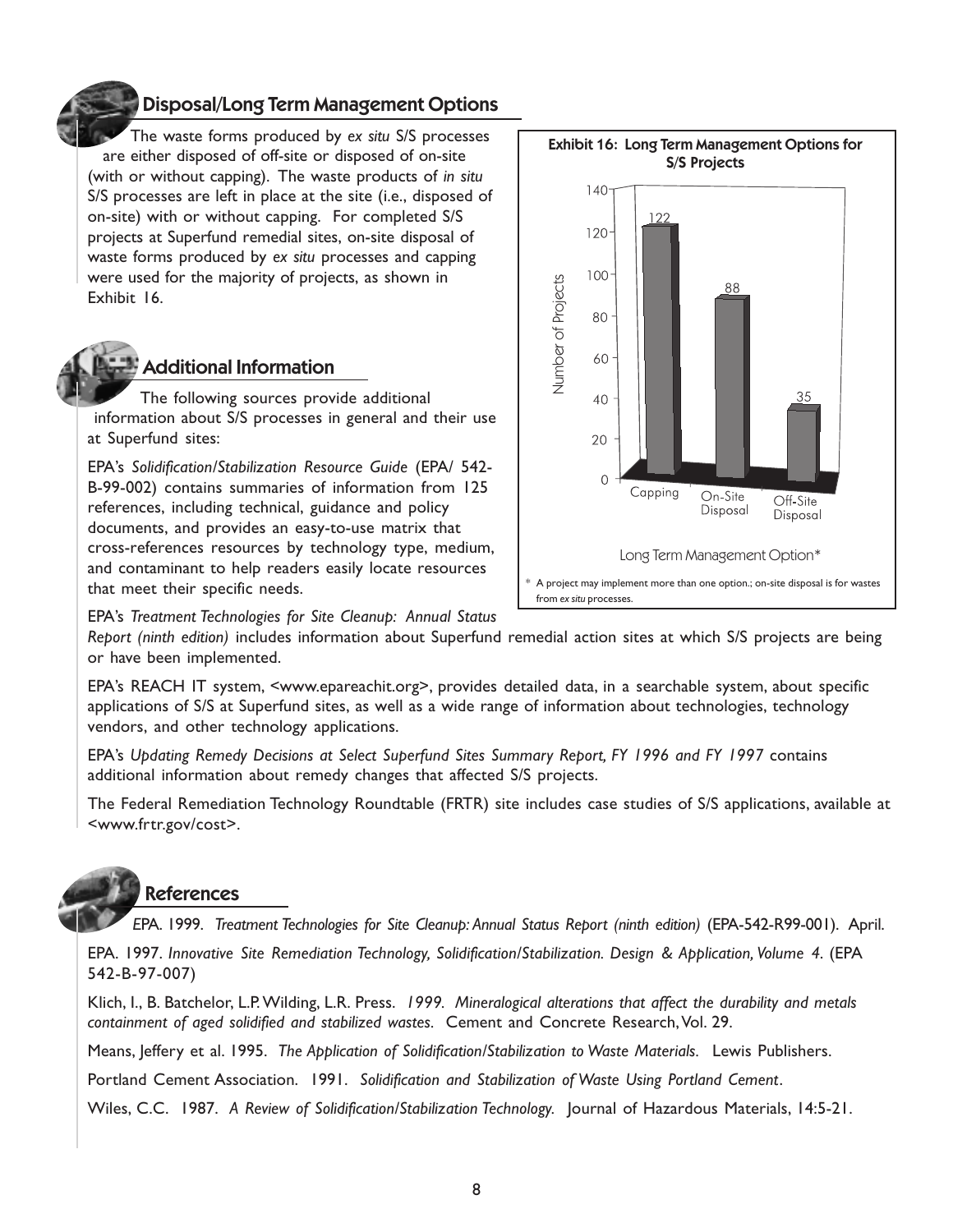![](_page_10_Picture_0.jpeg)

## Appendix A

## List of Superfund Remedial Sites Using Solidification/Stabilization

| Region         | <b>Site Name</b>                                                     | <b>State</b> | <b>ROD</b><br>Year | <b>Contaminants</b>                                                                                                                                                                                                                                                                                                                         | Project<br><b>Status</b>   | <b>Project Manager</b>                |
|----------------|----------------------------------------------------------------------|--------------|--------------------|---------------------------------------------------------------------------------------------------------------------------------------------------------------------------------------------------------------------------------------------------------------------------------------------------------------------------------------------|----------------------------|---------------------------------------|
| $\mathbf{1}$   | W.R. Grace (Acton Plant) And Co., Inc.                               | <b>MA</b>    | 1989               | Arsenic                                                                                                                                                                                                                                                                                                                                     | Completed                  | Dave Lederer<br>617-573-9665          |
| $\mathbf{1}$   | <b>PSC Resources</b>                                                 | <b>MA</b>    | 1992               | Trichloroethylene (TCE)<br>Methylene chloride<br>Acetone<br>Bis(2-ethylhexyl) phthalate<br>Benzene<br>Trans 1,2-Dichloroethylene<br>1,1,1-Trichloroethane<br>Arsenic<br>Lead<br>Zinc<br>Tetrachloroethylene (PCE)<br>1,1-Dichloroethane<br>Polyaromatic hydrocarbons (PAHs)<br>Polychlorinated biphenyls (PCBs)<br>Cis-1,2-Dichloroethylene | Completed                  | Don Mcelroy<br>617-223-5571           |
| $\overline{2}$ | <b>Chemical Control</b>                                              | <b>NJ</b>    | 1987               | Pesticides<br>Polychlorinated biphenyls (PCBs)<br>Arsenic                                                                                                                                                                                                                                                                                   | Completed                  | <b>Nigel Robinson</b><br>212-637-4394 |
| 2              | NL Industries, Inc.                                                  | <b>NJ</b>    | 1991               | Lead<br>Cadmium                                                                                                                                                                                                                                                                                                                             | Completed                  | Joseph Gowers<br>212-637-4413         |
| $\overline{2}$ | Waldick Aerospace Devices, Inc.                                      | <b>NJ</b>    | 1991               | Chromium<br>Cadmium                                                                                                                                                                                                                                                                                                                         | Completed                  | Daniel Weissman<br>212-637-4384       |
| $\overline{2}$ | Asbestos Dump - New Vernon Road<br>and White Bridge Road Cleanup     | <b>NJ</b>    | 1991               | Asbestos                                                                                                                                                                                                                                                                                                                                    | Completed                  | Maryanne Rosa<br>212-637-4407         |
| $\overline{2}$ | Nascolite Corp. - OU 2                                               | <b>NJ</b>    | 1991               | Lead                                                                                                                                                                                                                                                                                                                                        | Designed/<br>Not Installed | Farnaz Saghafi<br>212-637-4408        |
| $\overline{2}$ | American Cyanamid Co. - Group I<br>Impoundments (11, 13, 19, And 24) | <b>NJ</b>    | 1993               | Toluene<br>Ethylbenzene<br>1,2,4-Trichlorobenzene<br>Zinc<br>Lead<br>Acetone<br>Chromium<br>Xylene<br>Copper<br>Nickel<br>Naphthalene<br>Chlorobenzene<br>Bis(2-ethylhexyl)phthalate<br>Benzo(a)anthracene                                                                                                                                  | Operational                | James Haklar<br>212-637-4414          |
| $\overline{2}$ | NL Industries, Inc. - OU 1                                           | <b>NJ</b>    | 1994               | Cadmium<br>Lead                                                                                                                                                                                                                                                                                                                             | Design                     | Joseph Gowers<br>212-637-4413         |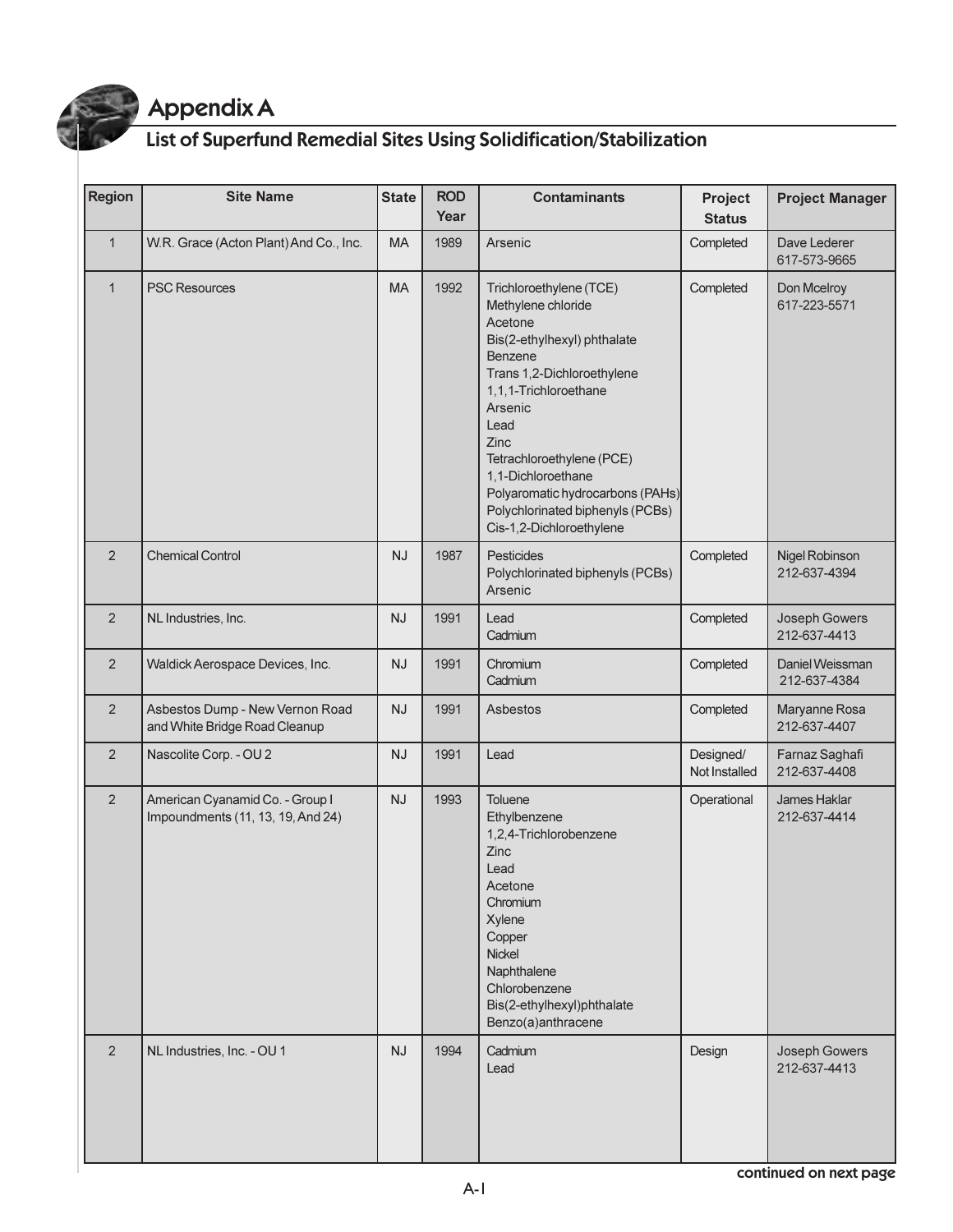| Region         | <b>Site Name</b>                                                      | <b>State</b> | <b>ROD</b><br>Year | <b>Contaminants</b>                                                                                                                                                                                                                                                                       | Project<br><b>Status</b>   | <b>Project Manager</b>                  |
|----------------|-----------------------------------------------------------------------|--------------|--------------------|-------------------------------------------------------------------------------------------------------------------------------------------------------------------------------------------------------------------------------------------------------------------------------------------|----------------------------|-----------------------------------------|
| $\overline{2}$ | Caldwell Trucking - Amendment                                         | <b>NJ</b>    | 1995               | 1,1,1-Trichloroethane<br>Lead<br>Cadmium<br>Tetrachloroethylene (PCE)<br>Chloroform<br>Trichloroethylene (TCE)                                                                                                                                                                            | Completed                  | <b>Richard Robinson</b><br>212-637-4371 |
| $\overline{2}$ | American Cyanamid Co. - Group II<br>Impoundments (15, 16, 17, And 18) | <b>NJ</b>    | 1996               | Naphthalene<br>1,2,4-Trichlorobenzene<br>Toluene<br>Zinc<br>2-Methylnaphthalene<br>Nickel<br>Benzo(a)anthracene<br>Copper<br>Nitrosodiphenylamine<br>Acetone<br>Ethylbenzene<br>Bis(2-ethylhexyl)phthalate<br>Chromium<br>Xylene<br>Lead<br>Anthracene<br>Chlorobenzene<br><b>Benzene</b> | Predesign                  | James Haklar<br>212-637-4414            |
| $\overline{2}$ | <b>Cosden Chemical Coatings</b>                                       | <b>NJ</b>    | 1998               | Beryllium<br>Lead<br>Chromium                                                                                                                                                                                                                                                             | Predesign                  | <b>Edward Finnerty</b><br>212-637-4367  |
| $\overline{2}$ | Marathon Battery Corp. - Areas I, II, And III                         | <b>NY</b>    | 1986               | Cobalt<br>Nickel<br>Cadmium                                                                                                                                                                                                                                                               | Completed                  | Pam Tames<br>212-637-4255               |
| 2              | York Oil Co. - OU 1                                                   | <b>NY</b>    | 1988               | Polychlorinated biphenyls (PCBs)<br>Lead<br>Total petroleum hydrocarbons<br>(TPH)<br>Cis-1,2-dichloroethene                                                                                                                                                                               | Operational                | Joel Singerman<br>212-637-4258          |
| $\overline{2}$ | <b>Facet Enterprises</b>                                              | <b>NY</b>    | 1992               | Polychlorinated biphenyls (PCBs)<br>Cadmium                                                                                                                                                                                                                                               | Completed                  | <b>Isabel Rodrigues</b><br>212-637-4248 |
| $\overline{2}$ | Preferred Plating Corp. - OU 2                                        | <b>NY</b>    | 1992               | Cadmium<br>Chromium                                                                                                                                                                                                                                                                       | Completed                  | Janet Cappelli<br>212-637-4270          |
| $\overline{2}$ | FMC Corp. (Dublin Road)                                               | <b>NY</b>    | 1993               | Dichlorodiphenyldichloroethane<br>(DDD)<br>Zinc<br>Mercury<br>Lead<br>Dichlorodiphenyldichloroethylene<br>(DDE)<br>Copper<br>Arsenic<br>Alpha BHC                                                                                                                                         | Completed                  | Kevin Lynch<br>212-637-4287             |
| $\overline{2}$ | York Oil Co. - OU 02                                                  | <b>NY</b>    | 1998               | Lead<br>Polychlorinated biphenyls (PCBs)                                                                                                                                                                                                                                                  | Designed/<br>Not Installed | Joel Singerman<br>212-637-4258          |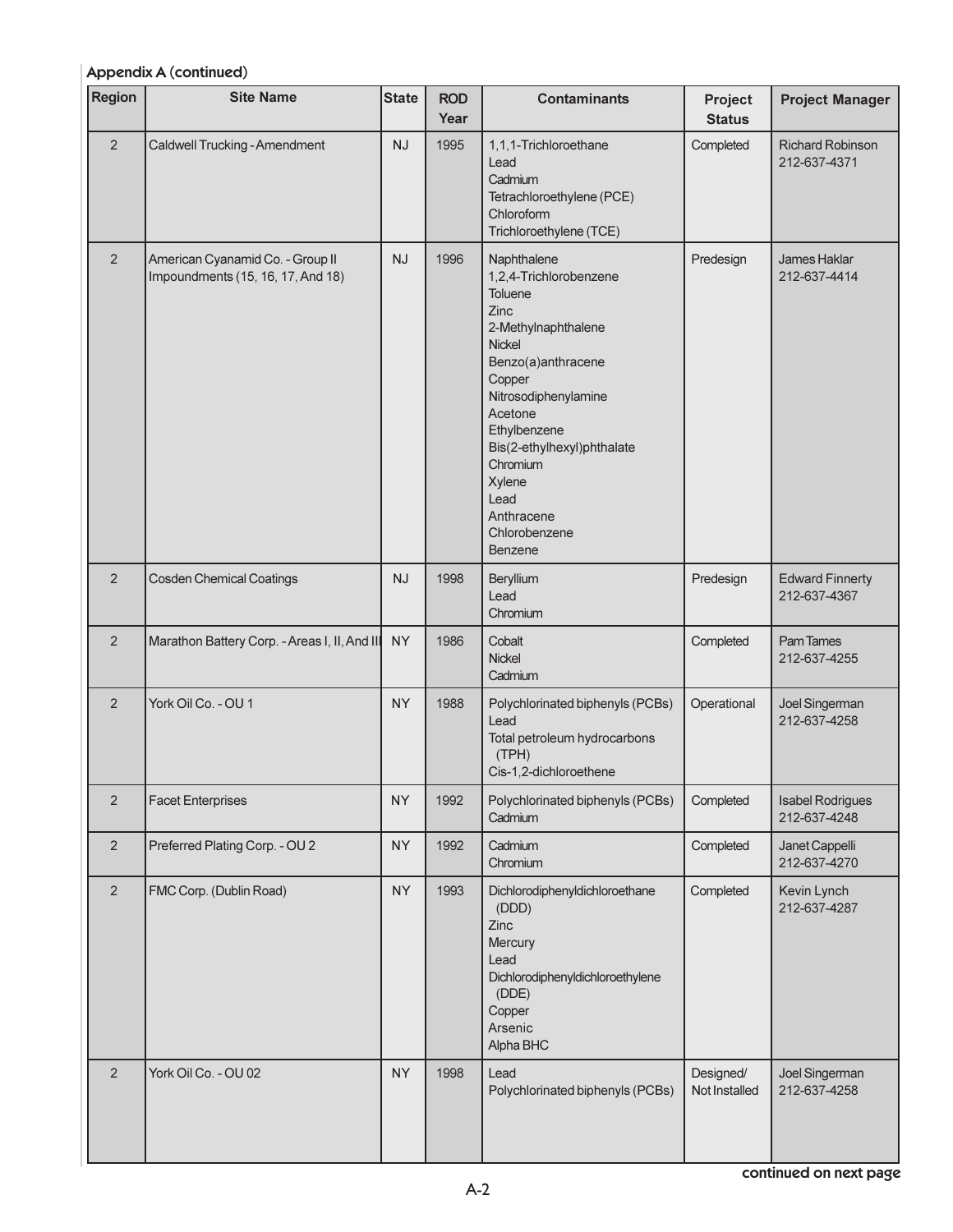| <b>Region</b>  | <b>Site Name</b>                                                             | <b>State</b> | <b>ROD</b><br>Year | <b>Contaminants</b>                                                                                                           | Project<br><b>Status</b> | <b>Project Manager</b>                  |
|----------------|------------------------------------------------------------------------------|--------------|--------------------|-------------------------------------------------------------------------------------------------------------------------------|--------------------------|-----------------------------------------|
| 3              | <b>Bruin Lagoon</b>                                                          | <b>PA</b>    | 1982               | Lead<br>Sulfuric Acid<br>Sulfur<br>Hydrogen Sulfide                                                                           | Completed                | Bhupendra Khona<br>215-814-3213         |
| 3              | Hebelka Auto Salvage Yard                                                    | <b>PA</b>    | 1989               | Lead<br>Chromium                                                                                                              | Completed                | Frederick N. Macmillan<br>215-814-3201  |
| 3              | Douglassville Disposal                                                       | PA           | 1989               | Polyaromatic hydrocarbons (PAHs)<br>Volatile organic compounds (VOCs)<br>Polychlorinated biphenyls (PCBs)<br>Chromium<br>Lead | Design                   | Victor J. Janosik<br>215-814-3217       |
| 3              | Craig Farm Drum                                                              | <b>PA</b>    | 1989               | Benzene<br>Resorcinol<br>Phenol                                                                                               | Completed                | <b>Garth Connor</b><br>215-814-3209     |
| 3              | Letterkenny Army Depot (SE Area) -<br>Former Solvent Disposal Lagoon/Earthen | PA           | 1991               | Lead                                                                                                                          | Completed                | <b>Stacie Driscoll</b><br>215-566-3368  |
| 3              | Whitmoyer Laboratories - OU 2<br>(Bldg Structures)                           | <b>PA</b>    | 1991               | Arsenic<br>Tar                                                                                                                | Completed                | Christopher J. Corbett<br>215-814-3220  |
| 3              | <b>Eastern Diversified Metals</b>                                            | PA           | 1991               | Lead                                                                                                                          | Predesign                | Steven J. Donohue<br>215-566-3215       |
| 3              | Whitmoyer Laboratories - OU 3                                                | <b>PA</b>    | 1991               | Arsenic                                                                                                                       | Design                   | Christopher J. Corbett<br>215-814-3220  |
| 3              | Paoli Rail Yard                                                              | <b>PA</b>    | 1992               | Polychlorinated biphenyls (PCBs)                                                                                              | Design                   | <b>Frances Costanzi</b><br>215-566-3196 |
| 3              | Tonolli Corp.                                                                | PA           | 1992               | Lead<br>Cadmium<br>Arsenic                                                                                                    | Being Installed          | Steven J. Donohue<br>215-566-3215       |
| 3              | <b>C&amp;D Recycling</b>                                                     | <b>PA</b>    | 1992               | Copper<br>Lead                                                                                                                | Completed                | Joseph Mcdowell<br>215-566-3192         |
| 3              | <b>Hunterstown Road</b>                                                      | <b>PA</b>    | 1993               | Trichloroethylene (TCE)<br>Chromium<br>Lead                                                                                   | Design                   | John Banks<br>215-814-3214              |
| 3              | Jacks Creek/Sitkin Smelting And Refining                                     | PA           | 1997               | Lead                                                                                                                          | Design                   | <b>Garth Connor</b><br>215-814-3209     |
| $\mathbf{3}$   | Whitmoyer Laboratories - OU 04 and OU 5                                      | PA           | 1998               | Arsenic                                                                                                                       | Completed                | Christopher J. Corbett<br>215-814-3220  |
| 3              | M.W. Manufacturing                                                           | PA           | 1998               | Lead                                                                                                                          | Design                   | Bhupendra Khona<br>215-814-3213         |
| 3              | C&R Battery Co., Inc.                                                        | <b>VA</b>    | 1990               | Lead                                                                                                                          | Completed                | Ronnie M. Davis<br>215-814-3230         |
| $\mathfrak{S}$ | First Piedmont Rock Quarry (Route 719)                                       | VA           | 1991               | Lead<br>Arsenic<br>Cadmium                                                                                                    | Operational              | David lacono<br>215-814-3231            |
| $\mathfrak{S}$ | <b>Rhinehart Tire Fire Dump</b>                                              | VA           | 1992               | Zinc                                                                                                                          | Completed                | Russell H. Fish<br>215-566-3226         |
| 3              | Abex Corporation OU 1 - Inner Focus Area                                     | VA           | 1992               | Lead                                                                                                                          | Operational              | David Iacono<br>215-814-3231            |
| 3              | Ordnance Works Disposal Areas                                                | <b>WV</b>    | 1989<br>Lead       | Arsenic                                                                                                                       | Predesign                | Melissa Whittington<br>215-566-3235     |

continued on next page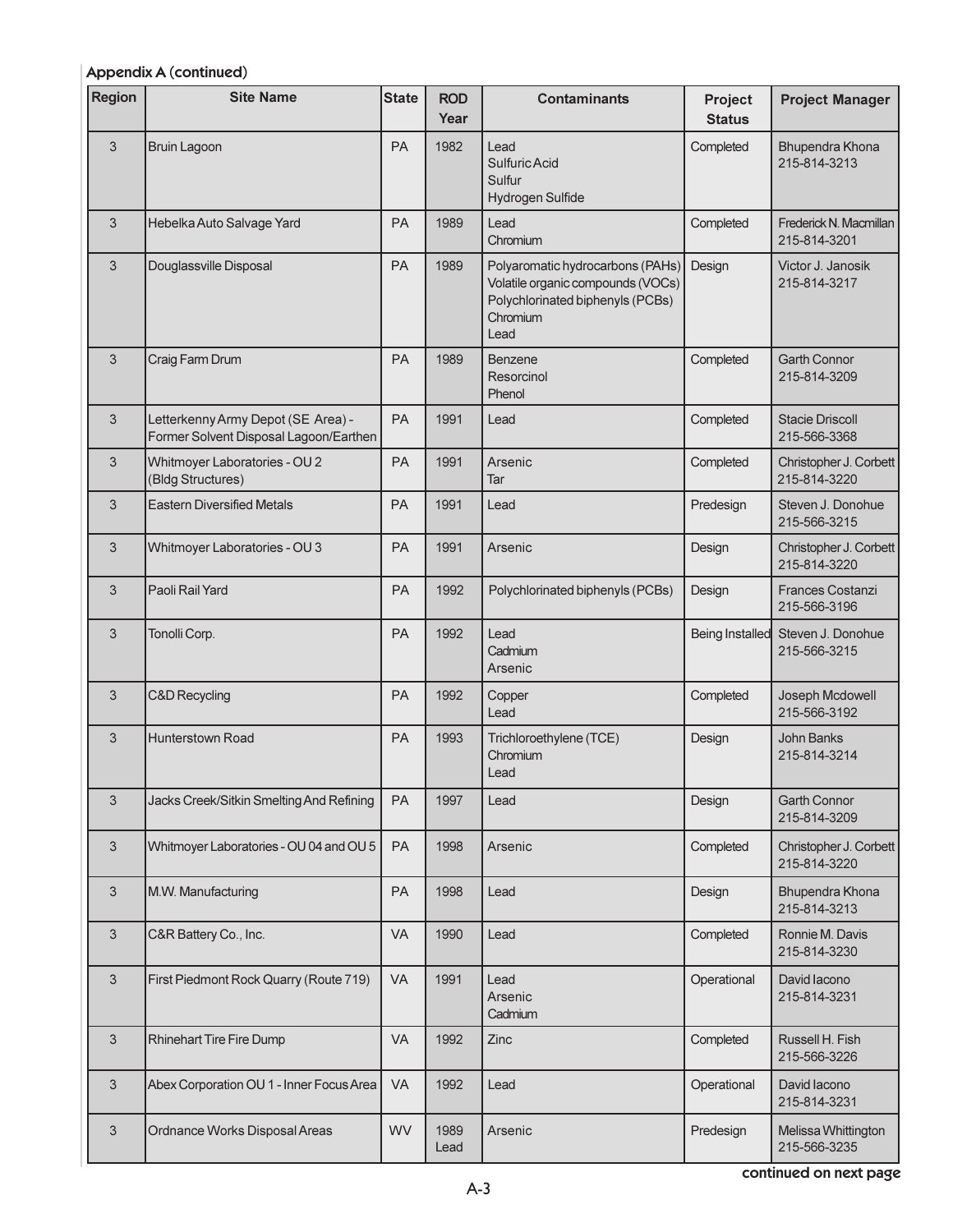| <b>Region</b>  | <b>Site Name</b>                                                          | <b>State</b> | <b>ROD</b><br>Year | <b>Contaminants</b>                                                                                                               | Project<br><b>Status</b>   | <b>Project Manager</b>                 |
|----------------|---------------------------------------------------------------------------|--------------|--------------------|-----------------------------------------------------------------------------------------------------------------------------------|----------------------------|----------------------------------------|
| $\overline{4}$ | <b>Mowbray Engineering</b>                                                | AL           | 1986               | Polychlorinated biphenyls (PCBs)                                                                                                  | Completed                  | Humberto Guzman<br>404-562-8942        |
| $\overline{4}$ | Interstate Lead Co.                                                       | <b>AL</b>    | 1991               | Lead                                                                                                                              | Designed/<br>Not Installed | <b>Astrid Aponte</b><br>404-562-8932   |
| $\overline{4}$ | Alabama Army Ammunition Plant, Area B,<br>Study Areas 5, 10, 16, 19, OU 6 | <b>AL</b>    | 1992               | Lead                                                                                                                              | Operational                | Dann Spariosu<br>404-562-8552          |
| $\overline{4}$ | Alabama Army Ammunition Plant, OU 5                                       | <b>AL</b>    | 1997               | Lead                                                                                                                              | Completed                  | Dann Spariosu<br>404-562-8552          |
| $\overline{4}$ | Davie Landfill                                                            | <b>FL</b>    | 1985               | Lead<br>Chromium<br>Cadmium<br>Mercury<br>Arsenic                                                                                 | Completed                  | <b>Bill Denman</b><br>404-562-8939     |
| $\overline{4}$ | Pepper Steel & Alloys, Inc.                                               | <b>FL</b>    | 1986               | Polychlorinated biphenyls (PCBs)<br>Heavy metals                                                                                  | Completed                  | John Zimmerman<br>404-562-8936         |
| $\overline{4}$ | Sapp Battery Salvage                                                      | <b>FL</b>    | 1986               | Cadmium<br>Antimony<br>Lead                                                                                                       | Operational                | David Lloyd<br>404-562-8917            |
| $\overline{4}$ | Kassauf-Kimerling Battery Disposal -<br>OU 1 (Landfill Wastes)            | FL           | 1989               | Chromium<br><b>Battery casings</b><br>Lead                                                                                        | Completed                  | <b>Maxwell Kimpson</b><br>404-562-8941 |
| $\overline{4}$ | Kassauf-Kimerling Battery - Wetlands Soils                                | FL.          | 1990               | Lead<br><b>Battery casings</b>                                                                                                    | Completed                  | <b>Maxwell Kimpson</b><br>404-562-8941 |
| $\overline{4}$ | Zellwood Soil Contamination - OU 1<br>(Amendment)                         | <b>FL</b>    | 1990               | Chlordane                                                                                                                         | Completed                  | Julie Santiago<br>404-562-8948         |
| $\overline{4}$ | Yellow Water Road Dump                                                    | FL           | 1990               | Polychlorinated biphenyls (PCBs)                                                                                                  | Completed                  | David Lloyd<br>404-562-8917            |
| $\overline{4}$ | Schuylkill Metal                                                          | FL.          | 1990               | Chromium<br>Antimony<br>Cadmium<br>Lead                                                                                           | Completed                  | Galo Jackson<br>404-562-8937           |
| $\overline{4}$ | 62nd Street Dump                                                          | FL.          | 1990               | Cadmium<br>Chromium<br>Lead                                                                                                       | Completed                  | <b>Maxwell Kimpson</b><br>404-562-8941 |
| $\overline{4}$ | Zellwood Soil Contamination - OU 1<br>(Amendment)                         | FL.          | 1990               | Lead<br>Chromium<br>Volatile organic compounds (VOCs)                                                                             | Completed                  | Julie Santiago<br>404-562-8948         |
| $\overline{4}$ | Yellow Water Road Dump                                                    | <b>FL</b>    | 1990               | Polychlorinated biphenyls (PCBs)                                                                                                  | Completed                  | David Lloyd<br>404-562-8917            |
| $\overline{4}$ | Cabot/Koppers - Koppers OU                                                | <b>FL</b>    | 1990               | Chromium<br>Arsenic                                                                                                               | Predesign                  | John Blanchard<br>404-562-8934         |
| $\overline{4}$ | Agrico Chemical                                                           | FL.          | 1992               | Arsenic<br>Lead<br>Fluoride                                                                                                       | Completed                  | Ken Lucas<br>404-562-8953              |
| $\overline{4}$ | Whitehouse Oil Pits - Amendment                                           | <b>FL</b>    | 1992               | Lead<br>Polychlorinated biphenyls (PCBs)<br>Cadmium<br>Antimony<br>Bis(2-ethylhexyl)phthalate<br>Polychlorinated biphenyls (PCBs) | Design                     | Randa Chichakli<br>404-562-8907        |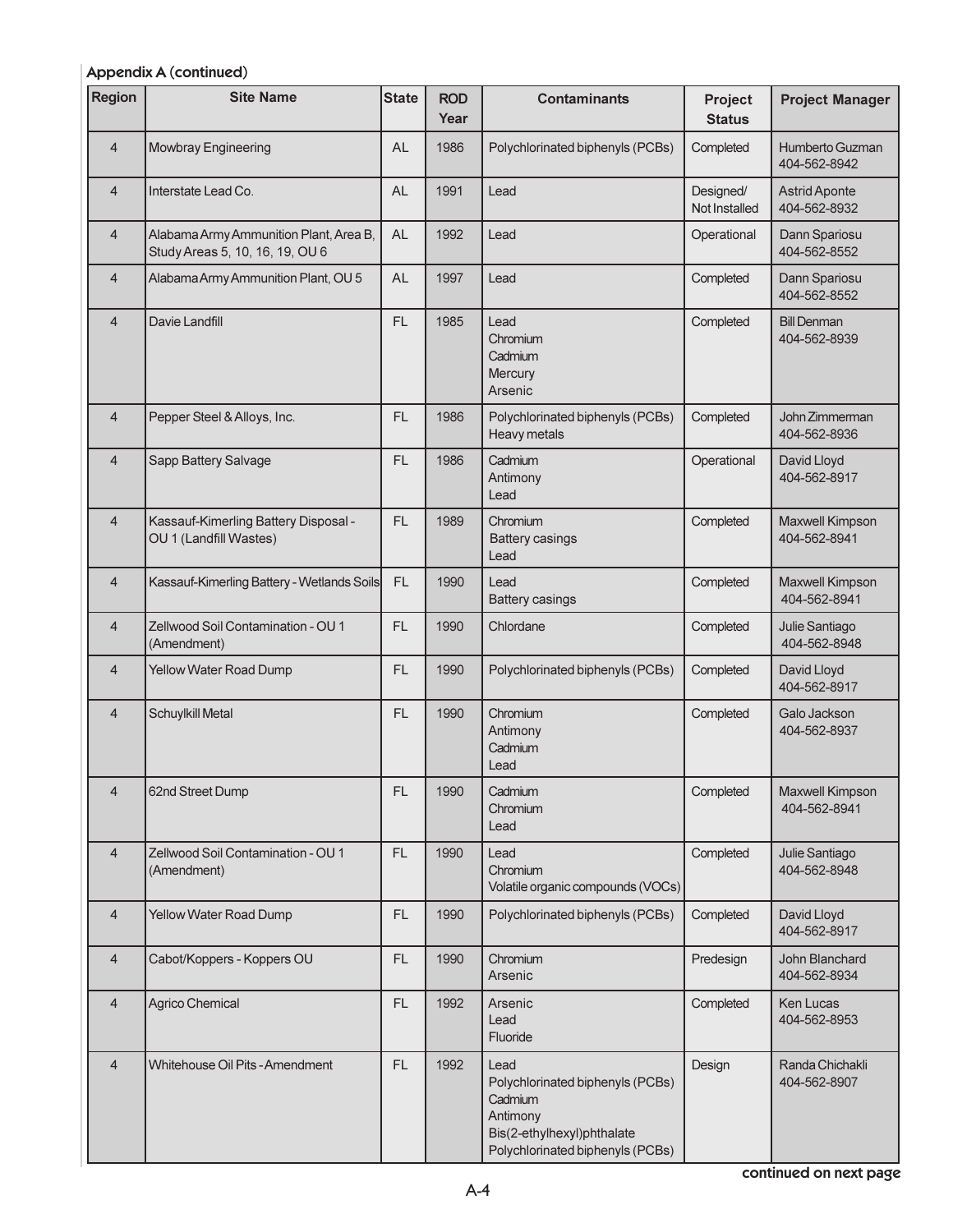| Region         | <b>Site Name</b>                                                      | <b>State</b> | <b>ROD</b><br>Year | <b>Contaminants</b>                                                                                                              | Project<br><b>Status</b>   | <b>Project Manager</b>                                                      |
|----------------|-----------------------------------------------------------------------|--------------|--------------------|----------------------------------------------------------------------------------------------------------------------------------|----------------------------|-----------------------------------------------------------------------------|
| $\overline{4}$ | Peak Oil/Bay Drum - OU 3                                              | <b>FL</b>    | 1993               | Chromium<br>Lead<br>Zinc                                                                                                         | Design                     | <b>Randall Chaffins</b><br>404-562-8929                                     |
| $\overline{4}$ | Peak Oil/Bay Drum - OU 1                                              | FL.          | 1993               | Lead<br>Polychlorinated biphenyls (PCBs)                                                                                         | Design                     | <b>Randall Chaffins</b><br>404-562-8929                                     |
| 4              | Jacksonville Naval Air Station -<br>OU 2 PSCs 2, 41, and 43           | <b>FL</b>    | 1994               | <b>Nickel</b><br>Chromium<br>Cadmium<br>Arsenic<br>Lead                                                                          | Completed                  | <b>Martha Berry</b><br>404-562-8533                                         |
| $\overline{4}$ | Florida Steel Corp. - OU 2                                            | <b>FL</b>    | 1994               | Polychlorinated biphenyls (PCBs)<br>Lead                                                                                         | Completed                  | <b>Bill Denman</b><br>404-562-8939                                          |
| $\overline{4}$ | Jacksonville Naval Air Station -<br>OU <sub>2</sub> PSC <sub>42</sub> | FL           | 1995               | Cadmium<br><b>Nickel</b><br>Lead<br>Chromium<br><b>Silver</b>                                                                    | Completed                  | <b>Martha Berry</b><br>404-562-8533                                         |
| $\overline{4}$ | Stauffer Chemical Co. (Tarpon Springs)<br>$\overline{O}$ U 01         | <b>FL</b>    | 1998               | Antimony<br>Carcinogenic PAHs<br>Phosphorus<br>Thallium<br>Radium-226<br>Beryllium<br>Arsenic                                    | Predesign                  | John Blanchard<br>404-562-8934                                              |
| $\overline{4}$ | Robins Air Force Base - Sludge Lagoon                                 | GA           | 1991               | Lead<br>Cadmium                                                                                                                  | Completed                  | <b>Elizabeth Wilde</b><br>404-562-8528<br><b>Bill Downs</b><br>912-926-1197 |
| $\overline{4}$ | Hercules 009 Landfill                                                 | GA           | 1993               | Toxaphene                                                                                                                        | Completed                  | Annie Godfrey<br>404-562-8919                                               |
| 4              | Cedartown Industries, Inc.                                            | GA           | 1993               | Lead                                                                                                                             | Completed                  | Annie Godfrey<br>404-562-8919                                               |
| $\overline{4}$ | Maxey Flats Nuclear Disposal                                          | KY           | 1991               | Xylene<br>Radioactive metals<br><b>Tritium</b><br>Benzene<br>Volatile organic compounds (VOCs)<br>Ethylbenzene<br><b>Toluene</b> |                            | Being Installed Antonio Deangelo<br>404-562-8826                            |
| 4              | <b>Flowood Site</b>                                                   | <b>MS</b>    | 1988               | Lead                                                                                                                             | Completed                  | John Mcqueen<br>404-562-8913                                                |
| 4              | Celanese - OU 2                                                       | NC           | 1989               | Ethylene glycol                                                                                                                  | Completed                  | <b>Ken Mallary</b><br>404-562-8802                                          |
| 4              | Carolina Transformer Co.                                              | <b>NC</b>    | 1991               | Polychlorinated biphenyls (PCBs)                                                                                                 | Designed/<br>Not Installed | Luis Flores<br>404-562-8807                                                 |
| 4              | JFD Electronics/Channel Master                                        | <b>NC</b>    | 1992               | Chromium<br><b>Nickel</b><br>Antimony                                                                                            | Design                     | Ken Mallary<br>404-562-8802                                                 |
| 4              | Bypass 601 Groundwater Contamination -<br>Amendment                   | NC           | 1993               | Lead                                                                                                                             | Completed                  | David Mattison<br>919-733-2801<br>Giezelle Bennett<br>404-562-8824          |

continued on next page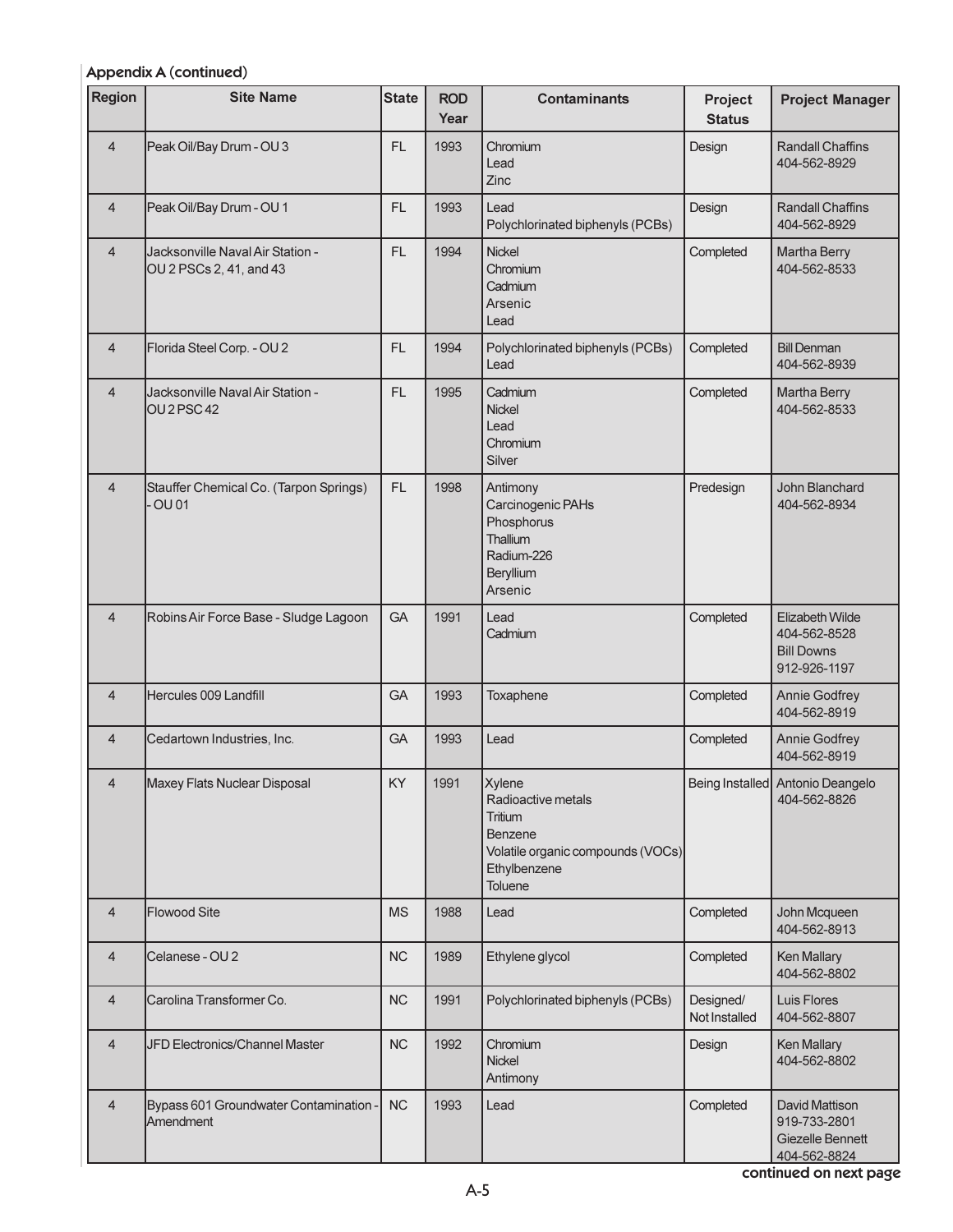| <b>Region</b>   | <b>Site Name</b>                                                                                   | <b>State</b>  | <b>ROD</b><br>Year | <b>Contaminants</b>                                                                                            | Project<br><b>Status</b>   | <b>Project Manager</b>                  |
|-----------------|----------------------------------------------------------------------------------------------------|---------------|--------------------|----------------------------------------------------------------------------------------------------------------|----------------------------|-----------------------------------------|
| $\overline{4}$  | North Carolina State University -<br>Lot 86, Farm Unit #1                                          | <b>NC</b>     | 1996               | Bis(2-ethylhexyl)phthalate<br>Heavy metals<br><b>Solvents</b><br>Radioactive metals                            | Design                     | <b>Michael Townsend</b><br>404-562-8813 |
| $\overline{4}$  | Palmetto Wood Preserving                                                                           | SC            | 1987               | Chromium<br>Arsenic                                                                                            | Completed                  | Al Cherry<br>404-562-8828               |
| 4               | Independent Nail Co.                                                                               | SC            | 1987               | Chromium<br>Cyanide<br>Cadmium<br>Zinc<br><b>Nickel</b>                                                        | Completed                  | <b>Terry Tanner</b><br>404-562-8797     |
| 4               | Golden Strip Septic Tank Service                                                                   | SC            | 1991               | Cadmium                                                                                                        | Completed                  | Craig Zeller<br>404-562-8827            |
| $\overline{4}$  | Geiger (C&M Oil) - Amendment                                                                       | SC            | 1993               | Lead<br>Chromium<br><b>Toluene</b>                                                                             | Completed                  | Sheri Panabaker<br>404-562-8810         |
| $\overline{4}$  | Savannah River (Usdoe) - Old F-Area<br>Seepage Basin, Srs Building Number<br>904-49g               | <b>SC</b>     | 1997               | Mercury<br>Cesium-137<br>Uranium                                                                               | Design                     | <b>Tania Smith</b><br>803-725-8131      |
| $\overline{4}$  | Savannah River (Usdoe) - L-Area Oil And<br>Chemical Basin And L-Area Acid/<br><b>Caustic Basin</b> | SC            | 1997               | Chromium<br>Radioactive metals<br>Tritium                                                                      | Being Installed            | Les Germany<br>803-725-8033             |
| $\overline{4}$  | Shuron Inc - OU 01                                                                                 | SC            | 1998               | Lead                                                                                                           | Predesign                  | Ralph O. Howard Jr.<br>404-562-8829     |
| 4               | Oak Ridge Reservation (USDOE) - OU 3,<br>Pond Waste Management Project                             | <b>TN</b>     | 1991               | Radioactive metals                                                                                             | Completed                  | <b>Ed Carreras</b><br>404-562-8509      |
| $\overline{4}$  | Oak Ridge Reservation (USDOE) - OU 40,<br><b>Burial Complex 4</b>                                  | <b>TN</b>     | 1996               | Strontium                                                                                                      | Completed                  | <b>Ed Carreras</b><br>404-562-8509      |
| $\overline{4}$  | Oak Ridge Reservation (USDOE) - OU 14,<br>Surface Impoundments                                     | <b>TN</b>     | 1997               | Cesium-137<br>Plutonium<br>Radioactive metals<br>Strontium                                                     | Designed/<br>Not Installed | <b>Ed Carreras</b><br>404-562-8509      |
| 5               | <b>Velsicol Chemical</b>                                                                           | $\sf IL$      | 1988               | Phenol<br>Benzene                                                                                              | Completed                  | <b>Eric Runkel</b><br>217-782-0451      |
| 5               | Sangamo Electric Dump/Crab Orchard<br>National Wildlife Refuge - PCB Areas OU                      | IL            | 1990               | Lead<br>Cadmium                                                                                                | Completed                  | Nanjunda Gowda<br>312-353-9236          |
| $5\phantom{.0}$ | Sangamo Electric Dump/Crab Orchard<br>National Wildlife Refuge - Metals Areas OU                   | $\mathsf{IL}$ | 1990               | Cadmium<br>Chromium<br>Lead                                                                                    | Completed                  | Nanjunda Gowda<br>312-353-9236          |
| $5\phantom{.0}$ | Acme Solvent Reclaiming, Inc.                                                                      | $\mathsf{IL}$ | 1991               | Lead                                                                                                           | Completed                  | David Linnear<br>312-886-1841           |
| 5               | Acme Solvent Reclaiming, Inc.                                                                      | IL            | 1991               | Chromium<br>Arsenic                                                                                            | Completed                  | David Linnear<br>312-886-1841           |
| $5\phantom{.0}$ | Midco I                                                                                            | IN            | 1989               | Chromium<br>Polychlorinated biphenyls (PCBs)<br>Pentachlorophenol (PCP)<br>Nickel<br>Lead<br>Copper<br>Cyanide | Predesign                  | <b>Richard Boice</b><br>312-886-4740    |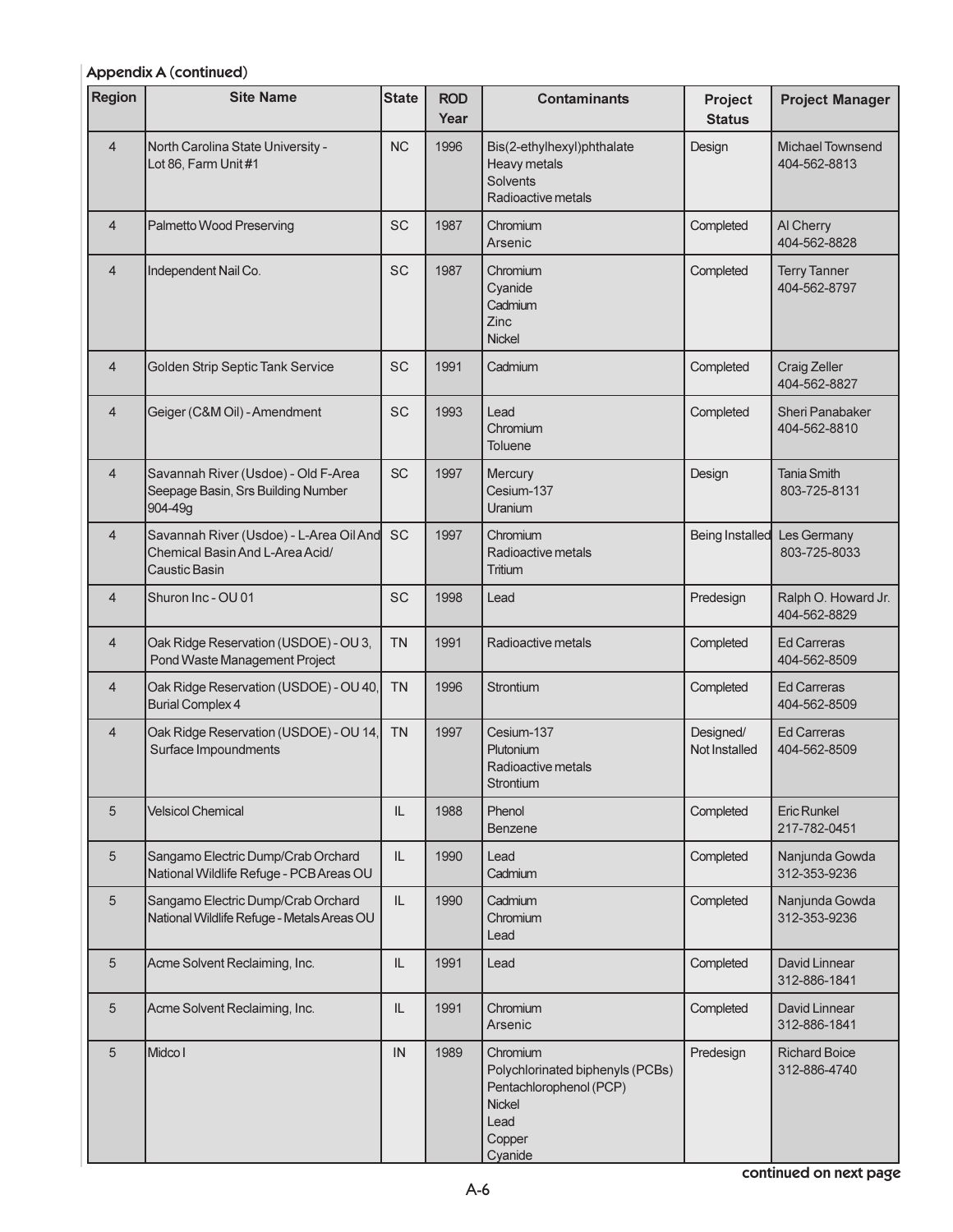| <b>Region</b> | <b>Site Name</b>                  | <b>State</b> | <b>ROD</b><br>Year | <b>Contaminants</b>                                                                                                                                                                                                                              | Project<br><b>Status</b> | <b>Project Manager</b>                                                    |
|---------------|-----------------------------------|--------------|--------------------|--------------------------------------------------------------------------------------------------------------------------------------------------------------------------------------------------------------------------------------------------|--------------------------|---------------------------------------------------------------------------|
| 5             | Midco II                          | IN           | 1989               | Polychlorinated biphenyls (PCBs)<br>Pentachlorophenol (PCP)<br><b>Nickel</b><br>Lead<br>Chromium                                                                                                                                                 | Predesign                | <b>Richard Boice</b><br>312-886-4740                                      |
| 5             | Continental Steel Corp. - OU 02   | IN           | 1998               | Lead<br>Volatile organic compounds (VOCs)<br>Polychlorinated biphenyls (PCBs)<br>Cadmium<br>Chromium                                                                                                                                             | Predesign                | Jon Peterson<br>312-353-1264                                              |
| 5             | <b>Forest Waste Products</b>      | MI           | 1986               | Polychlorinated biphenyls (PCBs)<br>Lead                                                                                                                                                                                                         | Completed                | <b>Anthony Rutter</b><br>312-886-8961<br>Elizabeth Reiner<br>312-353-6576 |
| 5             | Liquid Disposal, Inc.             | MI           | 1987               | Polychlorinated biphenyls (PCBs)<br>Volatile organic compounds (VOCs)<br>Lead<br>Cadmium<br>Barium                                                                                                                                               | Completed                | Leah Evison<br>312-886-4696                                               |
| 5             | Auto Ion Chemicals                | MI           | 1989               | Bis(2-ethylhexyl)phthalate<br>1,1-Dichloroethane<br>Vinyl chloride<br>Trichloroethylene (TCE)<br>Lead<br><b>Nickel</b><br>Chromium<br>Silver<br>Cadmium<br>Mercury<br>Barium<br>Arsenic<br>Copper<br>Cyanide                                     | Completed                | <b>Michael Mcateer</b><br>312-886-4663                                    |
| 5             | Springfield Township Dump-90ROD   | MI           | 1990               | Arsenic<br>Lead                                                                                                                                                                                                                                  | Design                   | <b>Tim Penderville</b><br>312-886-5122                                    |
| 5             | Carter Industrials, Inc.          | MI           | 1991               | Lead                                                                                                                                                                                                                                             | Completed                | Jon Peterson<br>312-353-1264                                              |
| 5             | <b>Peerless Plating</b>           | MI           | 1992               | Lead<br>Cadmium<br>Nickel                                                                                                                                                                                                                        | Completed                | <b>Michael Ribordy</b><br>312-886-4592                                    |
| 5             | Organic Chemicals, Inc. - OU 2    | MI           | 1997               | Chromium<br>Indeno(1,2,3-cd)pyrene<br>Lead<br>Dibenzo(a,h)anthracene<br>Benzo(a)pyrene<br><b>Dieldrin</b><br>2,3,7,8-Tetrachlorodibenzodioxin<br>(TCDD)<br>Benzo(a)anthracene<br>Bis(2-ethylhexyl)phthalate<br>Beryllium<br>Benzo(b)fluoranthene | Predesign                | <b>Thomas Williams</b><br>312-886-6157                                    |
| 5             | Springfield Township Dump - OU 01 | MI           | 1998               | Lead<br>Barium<br>Arsenic                                                                                                                                                                                                                        | Predesign                | <b>Tim Penderville</b><br>312-886-5122                                    |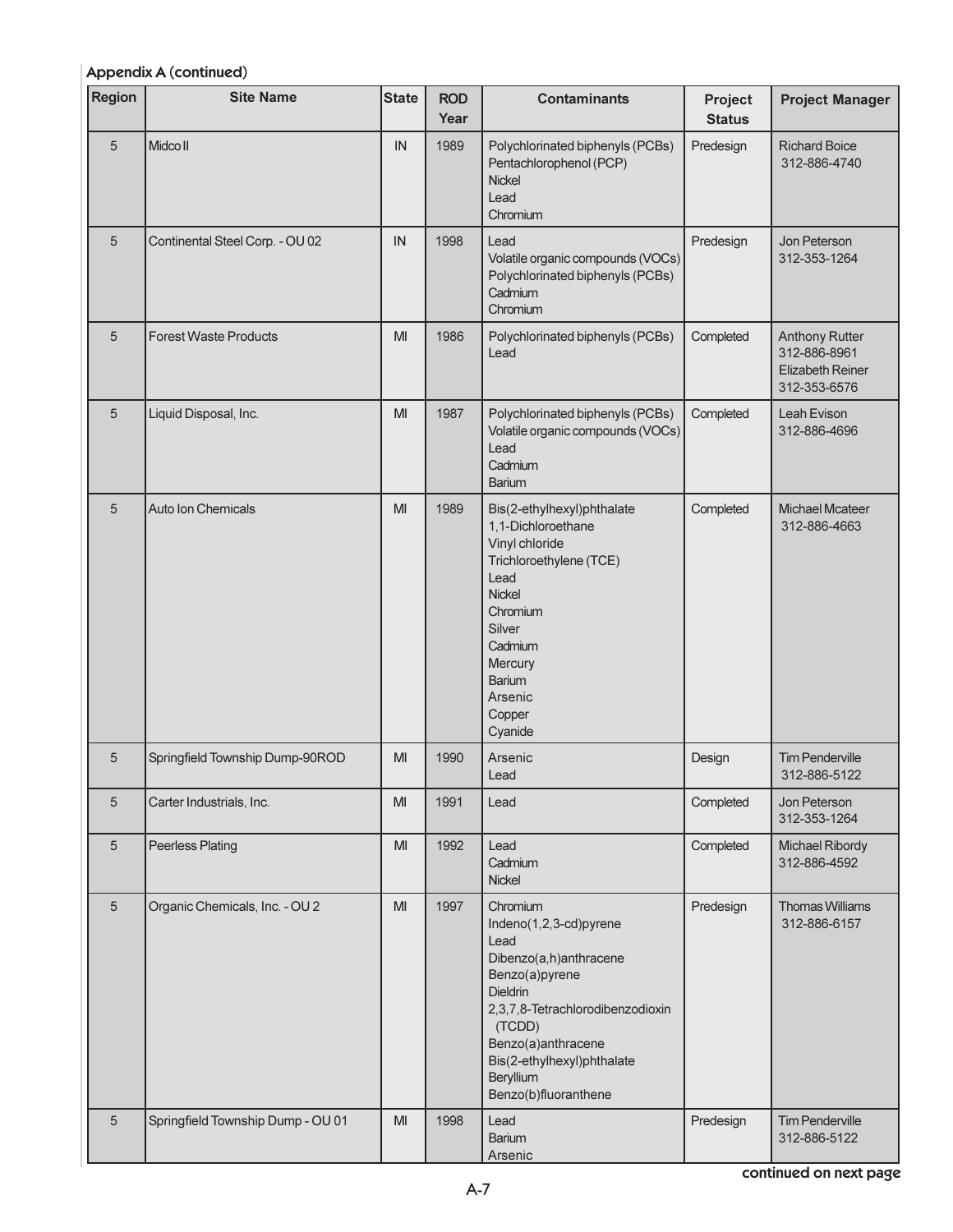| Region | <b>Site Name</b>                                                                                    | <b>State</b> | <b>ROD</b><br>Year | <b>Contaminants</b>                                                                                    | Project<br><b>Status</b> | <b>Project Manager</b>                                                |
|--------|-----------------------------------------------------------------------------------------------------|--------------|--------------------|--------------------------------------------------------------------------------------------------------|--------------------------|-----------------------------------------------------------------------|
| 5      | St. Louis River/Intertake/Duluth Tar Site -<br>Wire Mill Pond And OU J                              | <b>MN</b>    | 1990               | Coal tar                                                                                               | Completed                | Jon Peterson<br>312-353-1264<br><b>Brenda Winkler</b><br>651-296-7813 |
| 5      | Waite Park Wells - OUs 1, 2, & 3                                                                    | <b>MN</b>    | 1994               | Polychlorinated biphenyls (PCBs)<br>Lead                                                               | Operational              | <b>Brenda Winkler</b><br>651-296-7813                                 |
| 5      | Macgillis And Gibbs/Bell Lumber And Pole<br>$-OU3$                                                  | <b>MN</b>    | 1994               | Arsenic<br>Chromium                                                                                    | Completed                | Darryl Owens<br>312-886-7089                                          |
| 5      | New Brighton/Arden Hills/TCAAP<br>(USArmy) - OU 07                                                  | <b>MN</b>    | 1997               | Cadmium<br>Antimony<br>Trichloroethene<br>Lead<br>Copper<br>Volatile organic compounds (VOCs)          | Operational              | Thomas Barounis<br>312-353-5577                                       |
| 5      | <b>Ormet Corporation</b>                                                                            | OH           | 1994               | Polychlorinated biphenyls (PCBs)                                                                       | Completed                | <b>Anthony Rutter</b><br>312-886-8961                                 |
| 5      | Fernald Environmental Management<br>Project, Formerly The Feed Materials<br>Production Center, OU 5 | OH           | 1996               | Uranium<br>Lead<br>Arsenic                                                                             | Completed                | <b>James Saric</b><br>312-886-0992                                    |
| 5      | United Scrap Lead Company                                                                           | OH           | 1997               | Lead                                                                                                   | Completed                | John O'Grady<br>312-886-1477                                          |
| 5      | Northern Engraving Corporation -<br>Sludge Lagoon                                                   | <b>WI</b>    | 1987               | Copper<br>Zinc<br><b>Nickel</b><br>Fluoride                                                            | Completed                | Robert Whippo<br>312-886-4759                                         |
| 5      | Oconomowoc Electroplating                                                                           | <b>WI</b>    | 1990               | Lead<br>Volatile organic compounds (VOCs)<br>Chromium                                                  | Completed                | <b>Thomas Williams</b><br>312-886-6157                                |
| 5      | N.W. Mauthe Site                                                                                    | <b>WI</b>    | 1994               | Chromium<br>Copper<br>Silver<br>Zinc<br>Cadmium                                                        | Completed                | Jon Peterson<br>312-353-1264                                          |
| 6      | <b>Gurley Pit</b>                                                                                   | <b>AR</b>    | 1987               | Polychlorinated biphenyls (PCBs)<br>Lead<br>Zinc<br>Barium                                             | Completed                | Ernest R. Franke<br>214-665-8521                                      |
| 6      | Mid-South Wood Products                                                                             | <b>AR</b>    | 1987               | Pentachlorophenol (PCP)<br>Copper<br>Arsenic<br>Copper chromated arsenic (CCA)<br>Chromium<br>Creosote | Completed                | Shawn Ghose<br>214-665-6782<br><b>Glenn Celerier</b><br>214-665-8523  |
| 6      | <b>Industrial Waste Control</b>                                                                     | <b>AR</b>    | 1988               | Xylene<br>Lead<br>Toluene<br>1,1,1-Trichloroethane<br>Methylene Chloride<br>Ethylbenzene<br>Chromium   | Completed                | Shawn Ghose<br>214-665-6782                                           |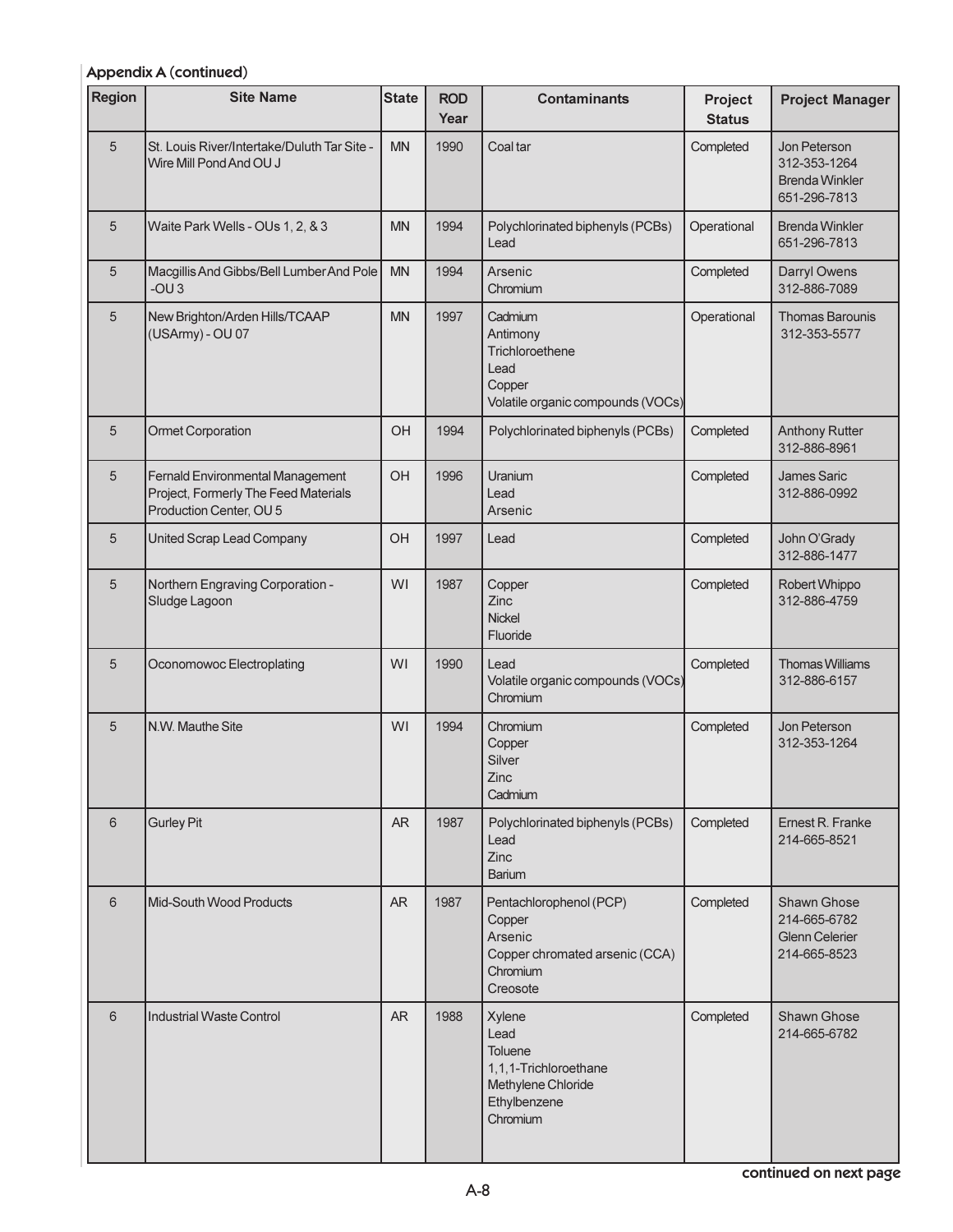| Region | <b>Site Name</b>                   | <b>State</b> | <b>ROD</b><br>Year | <b>Contaminants</b>                                                                                                     | Project<br><b>Status</b> | <b>Project Manager</b>                                               |
|--------|------------------------------------|--------------|--------------------|-------------------------------------------------------------------------------------------------------------------------|--------------------------|----------------------------------------------------------------------|
| 6      | Rogers Road Municipal Landfill     | <b>AR</b>    | 1990               | <b>Dioxin</b><br><b>Dieldrin</b><br>Lead<br><b>Herbicides</b>                                                           | Completed                | Kathleen Aisling<br>214-665-8509                                     |
| 6      | Jacksonville Municipal Landfill    | <b>AR</b>    | 1990               | Herbicides<br>Lead<br><b>Dioxin</b>                                                                                     | Completed                | Kathleen Aisling<br>214-665-8509                                     |
| 6      | South 8th Street Landfill - OU 1   | <b>AR</b>    | 1998               | Lead<br>Polychlorinated biphenyls (PCBs)                                                                                | Being Installed          | Phillip Allen<br>214-665-8516                                        |
| 6      | <b>Cleve Reber</b>                 | LA           | 1987               | <b>Barium</b><br>Cadmium<br>Lead<br>Organics<br><b>Nickel</b><br>Arsenic<br>Chromium<br>Mercury                         | Completed                | <b>Bart Canellas</b><br>214-665-6662                                 |
| 6      | Gulf Coast Vacuum Services - OU 1  | LA           | 1992               | Benzene<br><b>Barium</b><br>Arsenic<br>Polyaromatic hydrocarbons (PAHs)                                                 | Operational              | Kathleen Aisling<br>214-665-8509                                     |
| 6      | Pab Oil & Chemical Services, Inc.  | LA           | 1993               | Arsenic<br><b>Barium</b>                                                                                                | Completed                | Caroline Ziegler<br>214-665-2178                                     |
| 6      | Cimarron Mining Corp.              | <b>NM</b>    | 1991               | Lead                                                                                                                    | Completed                | <b>Tetra Sanchez</b><br>214-665-6686                                 |
| 6      | <b>Cal West Metals</b>             | <b>NM</b>    | 1992               | Lead                                                                                                                    | Completed                | <b>Tetra Sanchez</b><br>214-665-6686                                 |
| 6      | Sand Springs Petrochemical Complex | OK           | 1987               | Trichloroethylene (TCE)<br>1,1-Dichloroethylene (DCE)<br>Mineral acids<br>Petroleum hydrocarbons                        | Completed                | Shawn Ghose<br>214-665-6782                                          |
| 6      | Fourth Street Abandoned Refinery   | OK           | 1992               | Lead<br>Sulfuric acid                                                                                                   | Completed                | <b>Carlos Sanchez</b><br>214-665-8507                                |
| 6      | Oklahoma Refining Co.              | OK           | 1992               | Cadmium<br>Chromium<br>Lead<br>Arsenic                                                                                  | Operational              | Earl Hendrick<br>214-665-8519<br><b>Kelly Dixon</b><br>405-702-5141  |
| $6\,$  | Double Eagle Refinery Co.          | OK           | 1992               | Lead<br>Polyaromatic hydrocarbons (PAHs)<br>Acids                                                                       | Completed                | Phillip Allen<br>214-665-8516                                        |
| 6      | Bio-Ecology Systems, Inc.          | ${\sf TX}$   | 1984               | Cyanide<br>Trichloroethylene (TCE)<br><b>Toluene</b><br>Naphthalene<br>Arsenic<br>Benzene<br>Lead<br>Methylene chloride | Completed                | Olivia Balandran<br>214-665-6584<br>Ernest R. Franke<br>214-665-8521 |
| 6      | <b>French Limited</b>              | <b>TX</b>    | 1988               | Arsenic                                                                                                                 | Completed                | Ernest R. Franke<br>214-665-8521                                     |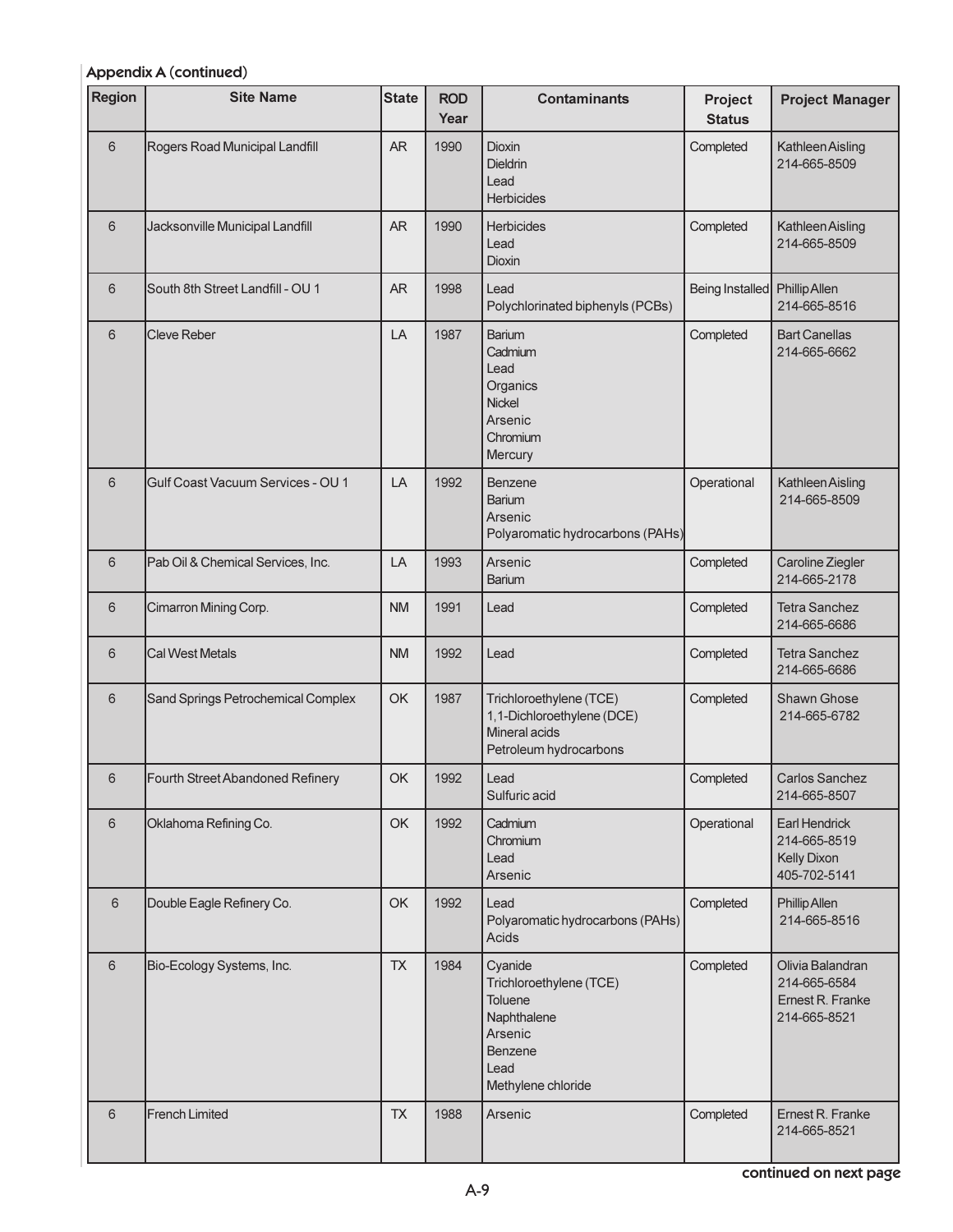| Region         | <b>Site Name</b>                                                                                                      | <b>State</b> | <b>ROD</b><br>Year | <b>Contaminants</b>                                                    | Project<br><b>Status</b>   | <b>Project Manager</b>                                                     |
|----------------|-----------------------------------------------------------------------------------------------------------------------|--------------|--------------------|------------------------------------------------------------------------|----------------------------|----------------------------------------------------------------------------|
| 6              | Pesses Chemical Co.                                                                                                   | <b>TX</b>    | 1989               | Cadmium<br><b>Nickel</b>                                               | Completed                  | <b>Earl Hendrick</b><br>214-665-8519                                       |
| $\overline{7}$ | Vogel Paint & Wax                                                                                                     | IA           | 1989               | Chromium<br>Lead                                                       | Completed                  | <b>Bob Drustrup</b><br>515-281-8900<br>Jim Colbert<br>913-551-7489         |
| $\sqrt{7}$     | Mid-America Tanning                                                                                                   | IA           | 1991               | Chromium                                                               | Being Installed            | <b>Bob Stewart</b><br>913-551-7654                                         |
| $\overline{7}$ | Shaw Avenue Dump                                                                                                      | IA           | 1991               | 1,1,2-Trichloroethane<br>Arsenic                                       | Completed                  | Paul Roemerman<br>913-551-7694                                             |
| $\sqrt{7}$     | El Dupont De Nemours & Co. Inc.                                                                                       | IA           | 1991               | Cadmium<br>Selenium<br>Lead<br>Chromium                                | Completed                  | <b>Nancy Swyers</b><br>913-551-7703                                        |
| $\sqrt{7}$     | Iowa Army Ammunition Plant - OU 01                                                                                    | IA           | 1998               | Lead                                                                   | Operational                | Sharon Lehn<br>402-221-7768                                                |
| $\overline{7}$ | Weldon Spring Quarry/Plant/Pits (USDOE)                                                                               | <b>MO</b>    | 1993               | Radium-226<br>Thorium<br>Uranium<br>Heavy metals                       | <b>Being Installed</b>     | Steve Mccracken<br>314-441-8978<br>Glenford A. Newtown<br>Jr. 314-441-8978 |
| $\sqrt{7}$     | Former Weldon Spring Ordnance Works -<br>OU 1, Soils And Pipeline                                                     | <b>MO</b>    | 1996               | Lead<br>Polychlorinated biphenyls (PCBs)                               | Designed/<br>Not Installed | Tom Lorenz<br>913-551-7292                                                 |
| $\overline{7}$ | Oronogo - Duenweg Mining Bell Site -<br>OU <sub>2</sub> And <sub>3</sub>                                              | <b>MO</b>    | 1996               | Lead                                                                   | Predesign                  | <b>Mark Doolan</b><br>913-551-7169                                         |
| $\overline{7}$ | Hastings Groundwater Contamination -<br>Hastings East Industrial Park Surface<br>Soils, Former Naval Ammunition Depot | <b>NE</b>    | 1990               | Cadmium<br>Lead                                                        | Completed                  | <b>Ronald King</b><br>913-551-7568                                         |
| 8              | Lockheed/Martin (Denver Aerospace)                                                                                    | CO           | 1990               | Chromium<br>Arsenic<br>Lead                                            | Design                     | George Dancik<br>303-312-6206                                              |
| 8              | Denver Radium Site - OU 8                                                                                             | <b>CO</b>    | 1992               | Arsenic<br><b>Selenium</b><br>Radium-226<br>Lead<br>Uranium<br>Thorium | Completed                  | Rebecca Thomas<br>303-312-6552                                             |
| 8              | <b>Broderick Wood Products - OU 1</b><br>(Impoundment Sludges)                                                        | CO           | 1992               | Cadmium<br>Arsenic<br>Lead                                             | Completed                  | Armando Saenz<br>303-312-6559<br>Steve Laudemann<br>303-692-3462           |
| $\bf 8$        | Rocky Flats Plant (USDOE) - OU 4,<br><b>Industrial Areas</b>                                                          | CO           | 1992               | Plutonium                                                              | Completed                  | <b>William Fraser</b><br>303-312-6257<br>Steve Gunderson<br>303-692-3367   |

continued on next page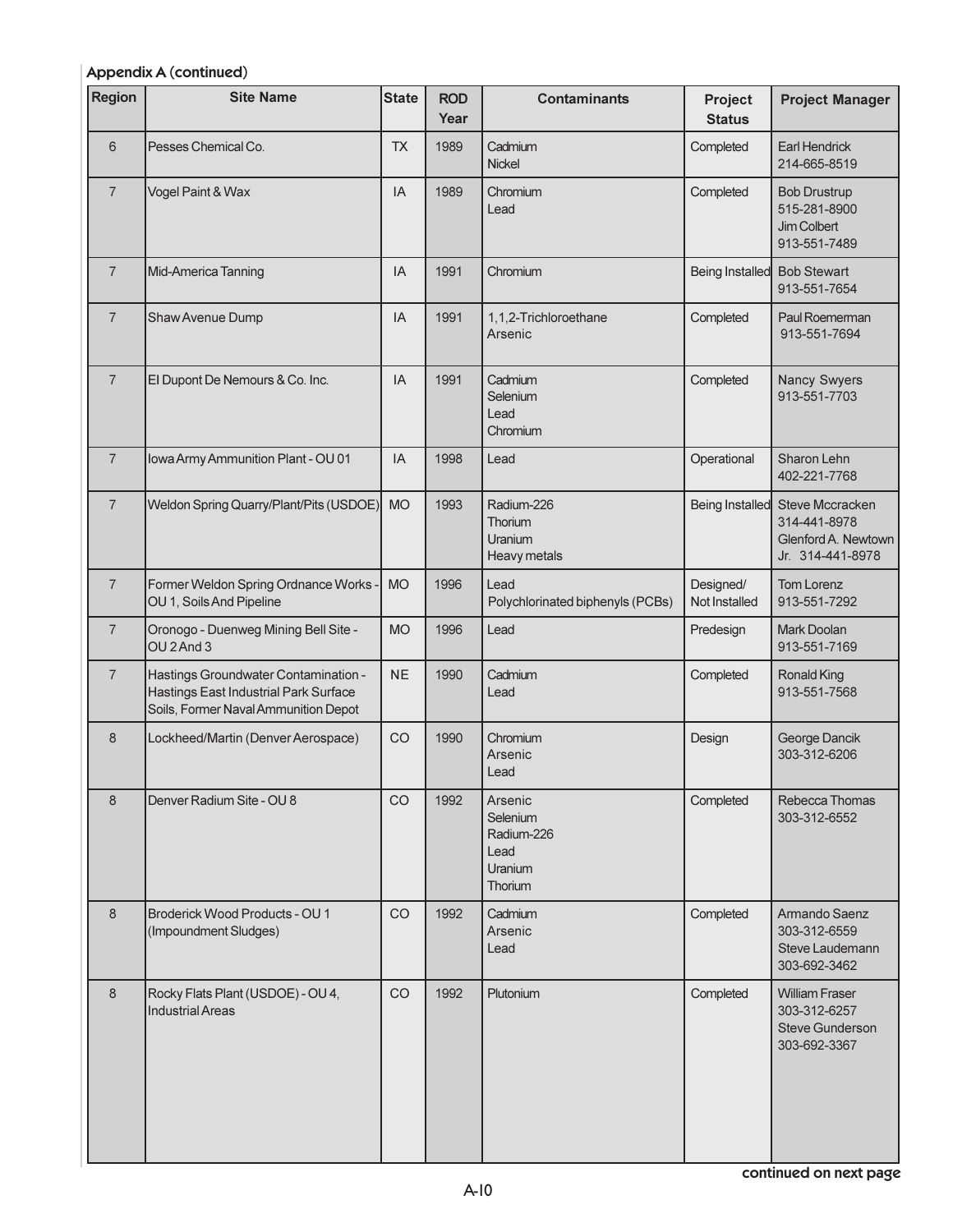| Region | <b>Site Name</b>                                                                                        | <b>State</b> | <b>ROD</b><br>Year | <b>Contaminants</b>                                                                                  | Project<br><b>Status</b>   | <b>Project Manager</b>                                                      |
|--------|---------------------------------------------------------------------------------------------------------|--------------|--------------------|------------------------------------------------------------------------------------------------------|----------------------------|-----------------------------------------------------------------------------|
| 8      | Rocky Mountain Arsenal - Onpost OU,<br>Former Basin F                                                   | CO           | 1996               | Arsenic<br><b>Dieldrin</b><br><b>Isodrin</b><br>Endrin<br>Chloroacetic acid<br><b>DCPD</b><br>Aldrin |                            | Kerry Guy<br>303-312-7288                                                   |
| 8      | Rocky Mountain Arsenal - Onpost OU,<br><b>Buried M-1 Pits</b>                                           | CO           | 1996               | Arsenic<br>Mercury<br>Aldrin<br>Cadmium<br>Isodrin<br><b>Dieldrin</b>                                | Design                     | Kerry Guy<br>303-312-7288                                                   |
| 8      | Anaconda Co. Smelter - Flue Dust                                                                        | <b>MT</b>    | 1991               | Cadmium<br>Arsenic<br>Lead                                                                           | Completed                  | <b>Charles Coleman</b><br>406-441-1150                                      |
| 8      | Portland Cement (Kiln Dust #2 & #3) -<br>OU 2, Chromium Bearing Bricks And<br><b>Contaminated Soils</b> | UT           | 1992               | Chromium                                                                                             | Completed                  | Jim Christiansen<br>303-312-6748<br>Bob O'Brien<br>801-536-4166             |
| 9      | Apache Powder Co.                                                                                       | <b>AZ</b>    | 1994               | Lead<br>Perchlorate                                                                                  | Predesign                  | Andria Benner<br>415-744-2361                                               |
| 9      | Tucson International Airport Area -<br>Site 4, 5, 6                                                     | AZ           | 1998               | Chromium<br>Cadmium                                                                                  | Operational                | Sean Hogan<br>415-744-2334                                                  |
| 9      | Selma Pressure Treating                                                                                 | CA           | 1988               | Pentachlorophenol (PCP)<br><b>Dioxin</b><br>Copper<br>Chromium<br>Arsenic                            | Operational                | Michelle Lau<br>415-744-2227                                                |
| 9      | Rhone-Poulenc/Zoecon                                                                                    | CA           | 1992               | Arsenic<br>Selenium<br>Lead<br>Cadmium                                                               | Completed                  | Rose Marie Caraway<br>415-744-2231                                          |
| 9      | Sacramento Army Depot                                                                                   | CA           | 1993               | Lead<br>Arsenic<br>Cadmium                                                                           | Completed                  | Xaun-Mai Tran<br>415-744-2386                                               |
| 9      | Mather Air Force Base - OU 04 (86&87)                                                                   | CA           | 1998               | Lead                                                                                                 | Completed                  | Kathleen Salyer<br>415-744-2214                                             |
| 9      | J.H. Baxter                                                                                             | ${\sf CA}$   | 1998               | Arsenic                                                                                              | Designed/<br>Not Installed | <b>Travis Cain</b><br>415-744-2341<br><b>Beatriz Bofill</b><br>415-744-2235 |
| 10     | <b>Arctic Surplus</b>                                                                                   | AK           | 1995               | Lead<br>Polychlorinated biphenyls (PCBs)                                                             | Predesign                  | Neil Thompson<br>206-553-7177                                               |
| 10     | Standard Steel And Metal Salvage Yard,<br>(USDOT)                                                       | ${\sf AK}$   | 1996               | Polychlorinated biphenyls (PCBs)<br>Lead                                                             | Completed                  | Christopher Cora<br>206-553-1148                                            |
| 10     | Pacific Hide & Fur Recycling                                                                            | ID           | 1988               | Polychlorinated biphenyls (PCBs)<br>Lead                                                             | Completed                  | Neil Thompson<br>206-553-7177                                               |

continued on next page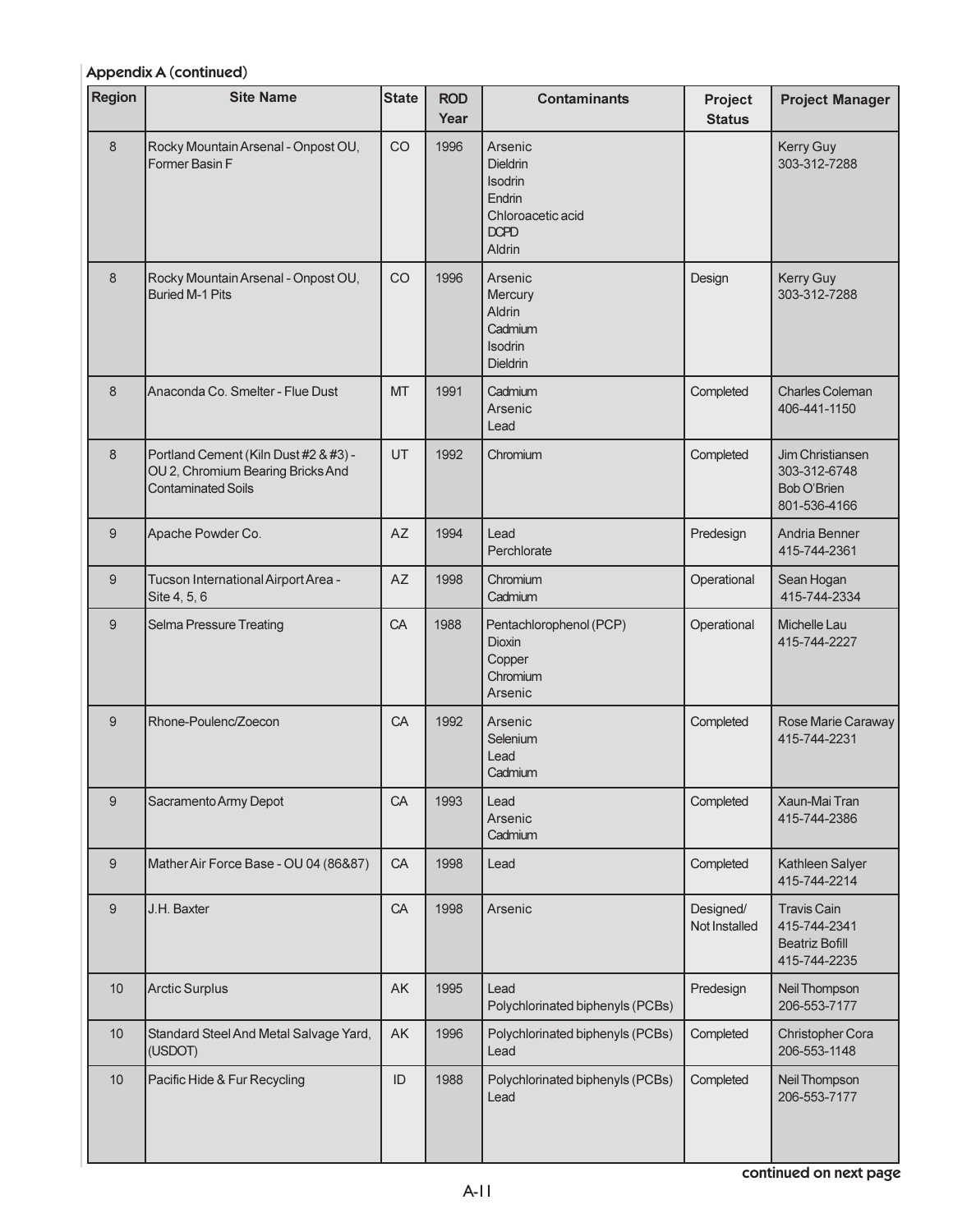| Region | <b>Site Name</b>                                                       | <b>State</b> | <b>ROD</b><br>Year | <b>Contaminants</b>                                                                                                                                      | Project<br><b>Status</b> | <b>Project Manager</b>                                                                           |
|--------|------------------------------------------------------------------------|--------------|--------------------|----------------------------------------------------------------------------------------------------------------------------------------------------------|--------------------------|--------------------------------------------------------------------------------------------------|
| 10     | Idaho National Engineering Laboratory -<br>Power Burst Facility, OU 13 | ID           | 1995               | Cesium<br>Chromium                                                                                                                                       | Completed                | Keith A. Rose<br>206-553-7721<br><b>Allan Jines</b><br>208-526-7524                              |
| 10     | Gould, Inc.                                                            | <b>OR</b>    | 1988               | Lead                                                                                                                                                     | Completed                | Chip Humphrey<br>503-326-2678                                                                    |
| 10     | Teledyne Wah Chang                                                     | <b>OR</b>    | 1990               | Polychlorinated biphenyls (PCBs)<br>Radium sludge<br>Thorium<br>Uranium<br>Volatile organic compounds (VOCs)<br>Heavy metals                             | Completed                | Kevin Rochlin<br>206-553-2106                                                                    |
| 10     | Umatilla Chemical Depot (Lagoons) - OU 1                               | <b>OR</b>    | 1993               | Lead                                                                                                                                                     | Completed                | Harry D. Craig<br>503-326-3689                                                                   |
| 10     | Umatilla Chemical Depot (Lagoons) - OU 4                               | <b>OR</b>    | 1994               | Lead                                                                                                                                                     | Completed                | Harry D. Craig<br>503-326-3689                                                                   |
| 10     | Umatilla Chemical Depot (Lagoons) - OU 6                               | <b>OR</b>    | 1994               | Lead<br>Cyclotetramethylene tetranitramine<br>(HMX)<br>Cadmium<br><b>Barium</b><br>2,4,6-Trinitrotoluene (TNT)<br><b>RDX</b><br>Trinitrobenzene (TNB)    | Operational              | Harry D. Craig<br>503-326-3689                                                                   |
| 10     | Commencement Bay, Nearshore/Tideflats<br>- OU 3, Tacoma Tar Pits       | <b>WA</b>    | 1988               | Cadmium<br>Arsenic<br>Polyaromatic hydrocarbons (PAHs)<br>Acids<br>Copper<br>Lead<br>Zinc<br>Polychlorinated biphenyls (PCBs)                            | Completed                | Lee Marshall<br>206-553-2723                                                                     |
| 10     | Pacific Car And Foundry                                                | <b>WA</b>    | 1992               | Diesel fuel<br>Chromium<br>Polyaromatic hydrocarbons (PAHs)<br>Total petroleum hydrocarbons (TPH)<br>Lead<br>Arsenic<br>Polychlorinated biphenyls (PCBs) | Completed                | David South<br>415-649-7200<br>Lynda Priddy<br>206-553-1987<br><b>Bob Butler</b><br>425-468-7435 |
| 10     | Commencement Bay, South Tacoma Field                                   | <b>WA</b>    | 1994               | Lead<br>Copper<br>Arsenic                                                                                                                                | Completed                | Cami Grandinetti<br>206-553-8696                                                                 |
| 10     | Wyckoff/Eagle Harbor - West Harbor OU<br>(Amendment)                   | <b>WA</b>    | 1996               | Mercury<br>Antimony<br>Arsenic<br>Copper<br>Lead<br>Zinc                                                                                                 | Completed                | Ellen Hale<br>206-553-1215                                                                       |